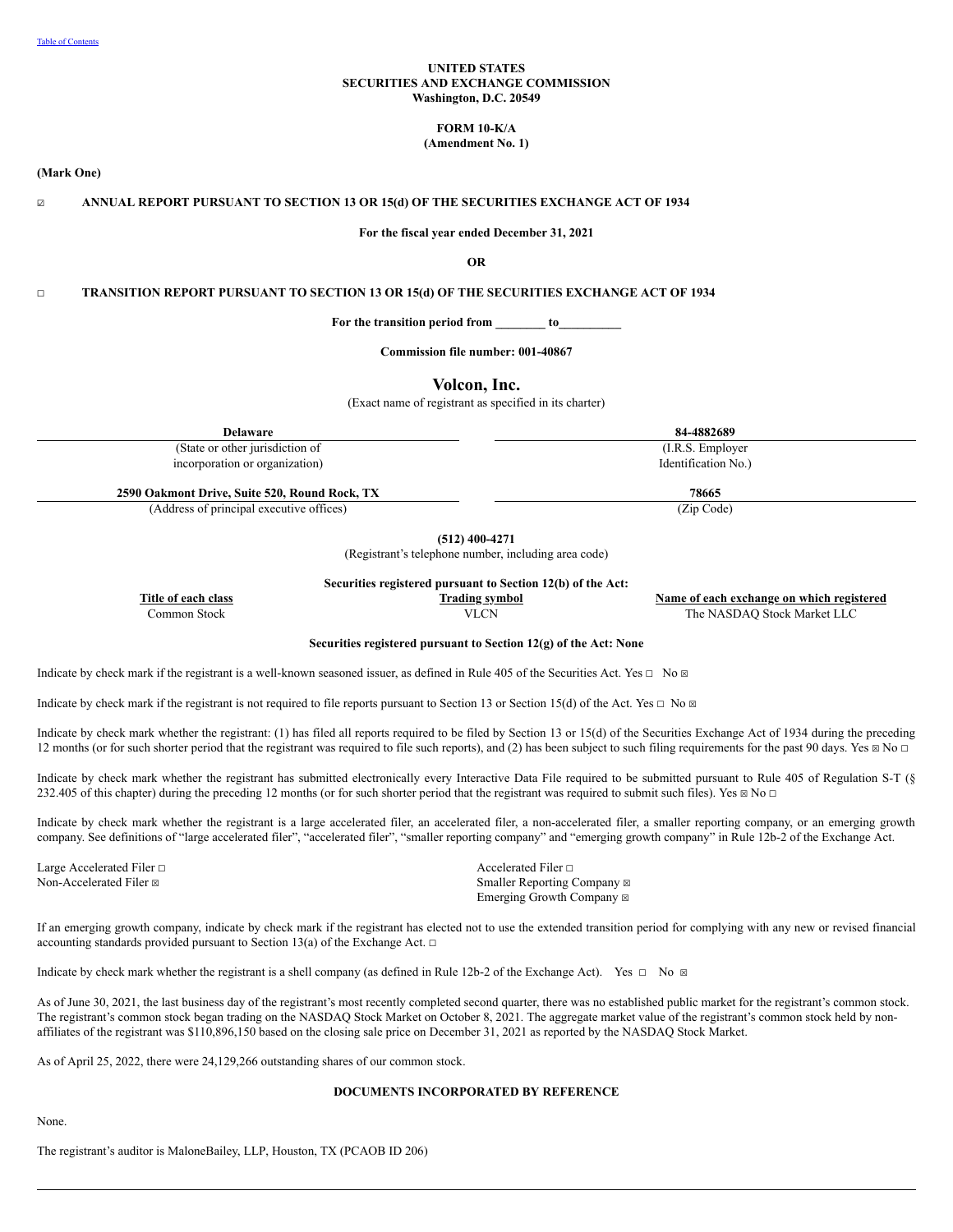#### **EXPLANATORY NOTE**

All references to "Company," "we," "us," "our" and "Volcon" refer to Volcon, Inc., and the terms "Board of Directors" and "Board" refers to the Board of Directors of the Company.

This Amendment No. 1 to the Annual Report on Form 10-K/A (this "Amendment") amends the Annual Report on Form 10-K for the fiscal year ended December 31, 2021 originally filed on March 23, 2022 (the "Original Filing") by Volcon, Inc., a Delaware corporation (the "Company"). The Company is filing this Amendment to present the information required by Part III (Items 10-14) of Form 10-K as the Company will not file its definitive proxy statement within 120 days of the end of its fiscal year ended December 31, 2021.

Pursuant to Rule 12b-15 under the Securities Exchange Act of 1934, as amended, (the "Exchange Act") this Amendment also contains new certifications by the principal executive officer and the principal financial officer as required by Section 302 of the Sarbanes-Oxley Act of 2002. Accordingly, Item 15(a)(3) of Part IV is amended to include the currently dated certifications as exhibits. Because no financial statements have been included in this Amendment and this Amendment does not contain or amend any disclosure with respect to Items 307 and 308 of Regulation S-K, paragraphs 3, 4 and 5 of the certifications have been omitted.

Except as described above or as expressly noted in this Amendment, no other changes have been made to the Original Filing. The Original Filing continues to speak as of the date of the Original Filing, and the Company has not updated the disclosures contained therein to reflect any events which occurred at a date subsequent to the filing of the Original Filing.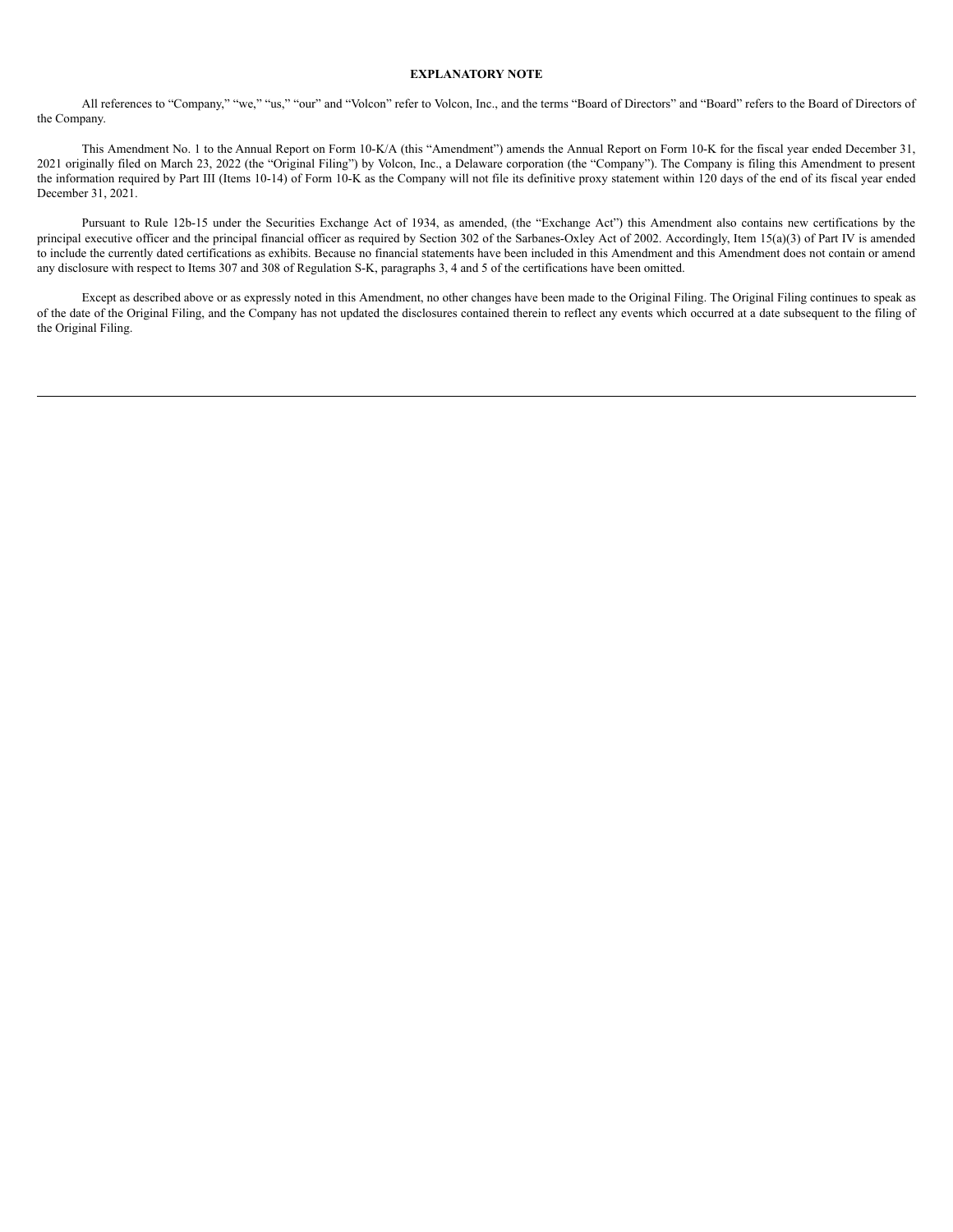## **TABLE OF CONTENTS**

<span id="page-2-0"></span>

|                   |                                                                                                | Page |
|-------------------|------------------------------------------------------------------------------------------------|------|
| PART III          |                                                                                                |      |
| ITEM 10.          | DIRECTORS, EXECUTIVE OFFICERS AND CORPORATE GOVERNANCE                                         |      |
| ITEM 11.          | <b>EXECUTIVE COMPENSATION</b>                                                                  | 8    |
| ITEM 12.          | SECURITY OWNERSHIP OF CERTAIN BENEFICIAL OWNERS AND MANAGEMENT AND RELATED STOCKHOLDER MATTERS | 14   |
| ITEM 13.          | CERTAIN RELATIONSHIPS AND RELATED TRANSACTIONS AND DIRECTOR INDEPENDENCE                       | 16   |
| ITEM 14.          | PRINCIPAL ACCOUNTANT FEES AND SERVICES                                                         | 18   |
| <b>PART IV</b>    |                                                                                                |      |
| ITEM 15.          | EXHIBIT AND FINANCIAL STATEMENT SCHEDULES                                                      | 19   |
| <b>SIGNATURES</b> |                                                                                                | 20   |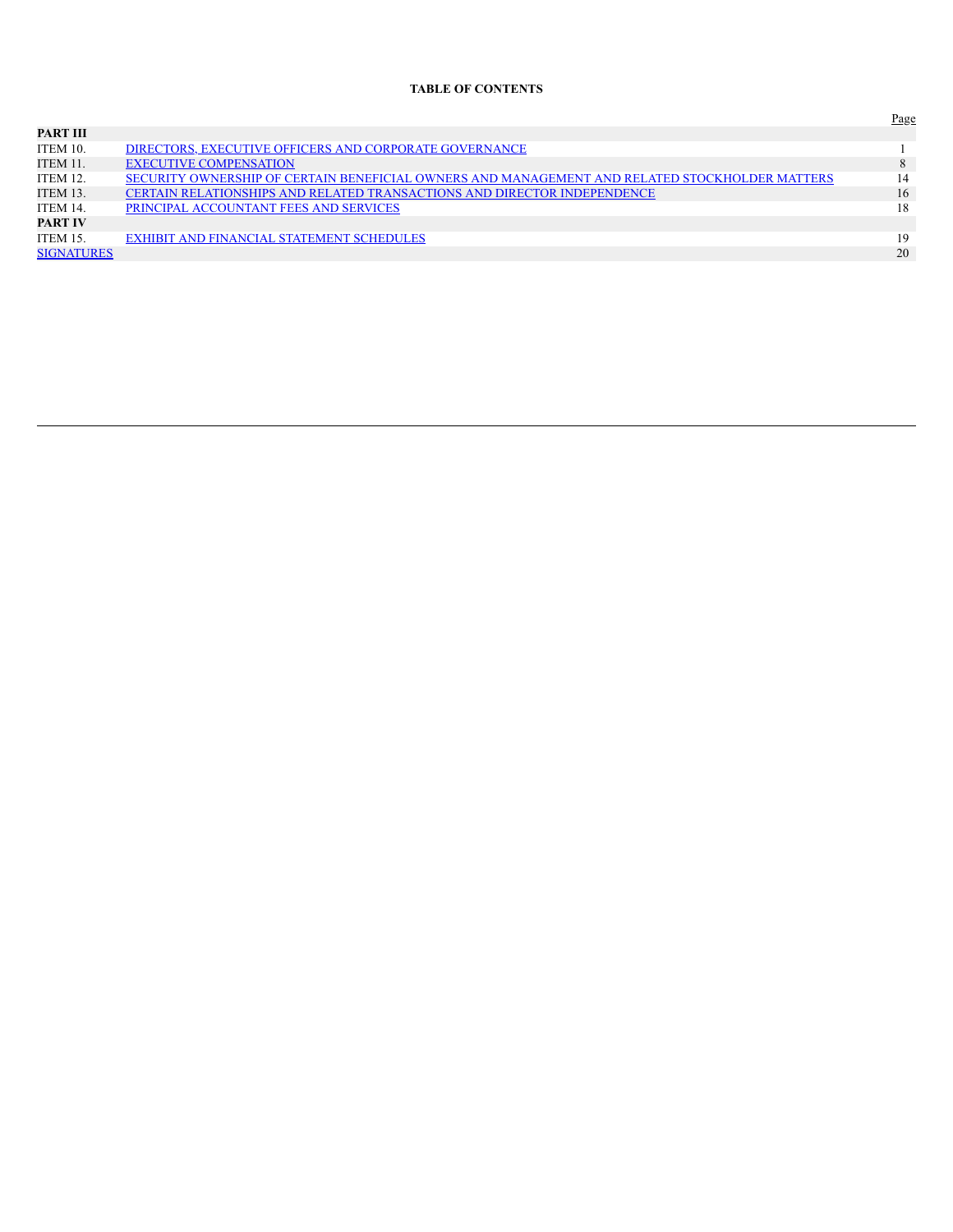## **PART III**

# <span id="page-3-0"></span>**ITEM 10. DIRECTORS, EXECUTIVE OFFICERS AND CORPORATE GOVERNANCE**

# **Our Board of Directors**

The following sets forth certain information, as of the date of this Amendment, about each member of our Board, including an account of their specific business experience; the names of publicly held and certain other corporations of which they also are, or have been within the past five (5) years, directors.

| <b>Jonathan Foster</b>      | Mr. Foster joined our Board in June 2021. Mr. Foster has served as the chief financial officer and executive vice president for                                                                                                                             |
|-----------------------------|-------------------------------------------------------------------------------------------------------------------------------------------------------------------------------------------------------------------------------------------------------------|
|                             | Moleculin Biotech, Inc. since August 2016. Mr. Foster brings more than 35 years of financial experience holding a variety of<br>executive and senior financial positions with public, private, start-up to large corporate and international companies. Mr. |
| Age: $58$                   | Foster also serves on the board of directors of Autonomix Medical, Inc., a medical device company. From February 2012 to                                                                                                                                    |
|                             | August 2016, Mr. Foster served as chief financial officer and Executive Vice President of InfuSystem Holdings, Inc., a                                                                                                                                      |
| <b>Director Since: 2021</b> | national provider of infusion pumps and related services to the healthcare industry. From May 2011 to January 2012, Mr.                                                                                                                                     |
|                             | Foster served as a consultant to the chief financial officer of LSG Sky Chefs, USA, Inc., a subsidiary of Deutsche Lufthansa                                                                                                                                |
| <b>Committees:</b>          | AG. Mr. Foster served on the board of Financial Institutions for the State of South Carolina from 2006 to 2012 and from June                                                                                                                                |
| $\cdot$ Audit               | 2018 until December 2021 when the company was acquired, Mr. Foster served on the board of directors of Soliton, Inc., a                                                                                                                                     |
| Compensation (Chair)        | medical device company focused on developing new technology for use in aesthetics, where he was the chair of the Strategic                                                                                                                                  |
| · Nominating and Governance | Alternative, Audit Committee and Compensation Committee, and previously served as chair of the Nominating & Governance                                                                                                                                      |
|                             | Committees. Prior to May 2011, Mr. Foster served in lead financial roles with a private manufacturer of hardware and in                                                                                                                                     |
|                             | manufacturing divisions of Schlumberger, Ltd. He began his career with Deloitte in Charlotte and Atlanta. Mr. Foster is a                                                                                                                                   |
|                             | Certified Public Accountant (South Carolina) and holds the designation of Chartered Global Management Accountant from<br>the American Institute of Certified Public Accountants. He received his Bachelor of Science in Accounting from Clemson             |
|                             | University in 1985. We believe that Mr. Foster's public company experience as an executive officer and director and his                                                                                                                                     |
|                             | extensive accounting experience provide him with the qualifications to serve as a director.                                                                                                                                                                 |
|                             |                                                                                                                                                                                                                                                             |
| <b>Adrian James</b>         | Mr. James co-founded Volcon in 2020 and has served as a director since inception. Since 2001, Mr. James has been founder                                                                                                                                    |
|                             | and chief executive officer of Sprout Equity Ventures ("Sprout"). Sprout is an Austin, Texas based global investment firm                                                                                                                                   |
| Age: 47                     | specializing in acquiring and partnering with mature and growing businesses. Sprout currently manages a broad base of                                                                                                                                       |
| <b>Director Since: 2020</b> | investments in the electric vehicle, space tourism, mining, biotech, alternative energy, clean water and technology sectors. Mr.                                                                                                                            |
|                             | James founded Highbridge Consultants, LLC, in 2019, a firm that provides consulting services regarding public market<br>financing. Mr. James is the sole principal for Highbridge. Mr. James has advised the Company that he will not stand for re-         |
| <b>Committees:</b> None     | election at our upcoming 2022 annual meeting of stockholders.                                                                                                                                                                                               |
|                             |                                                                                                                                                                                                                                                             |
| <b>John Kim</b>             | Mr. Kim joined our Board in July 2021. Mr. Kim is a serial entrepreneur and product designer and is currently a private                                                                                                                                     |
|                             | investor. Mr. Kim was the chief executive officer and founder of Super73 Inc, one of the world's leading electric bicycle                                                                                                                                   |
| Age: 51                     | companies from 2012 until 2019. In 2003, Mr. Kim founded U-Life, an internet enabled home appliance company in South                                                                                                                                        |
| <b>Director Since: 2021</b> | Korea, which was acquired by LG in 2006. Before his career as an entrepreneur, Mr. Kim was the principal designer for Yahoo<br>Search, a car designer at Honda, and a former U.S. Army paratrooper. Mr. Kim received a Master's degree in Design from       |
|                             | Stanford University in 2001. We believe that Mr. Kim's experience in the electric bicycle industry and his extensive product                                                                                                                                |
| <b>Committees:</b>          | design experience provide him with the qualifications to serve as a director.                                                                                                                                                                               |
| · Audit                     |                                                                                                                                                                                                                                                             |
| Compensation                |                                                                                                                                                                                                                                                             |
| · Nominating and Governance |                                                                                                                                                                                                                                                             |
|                             |                                                                                                                                                                                                                                                             |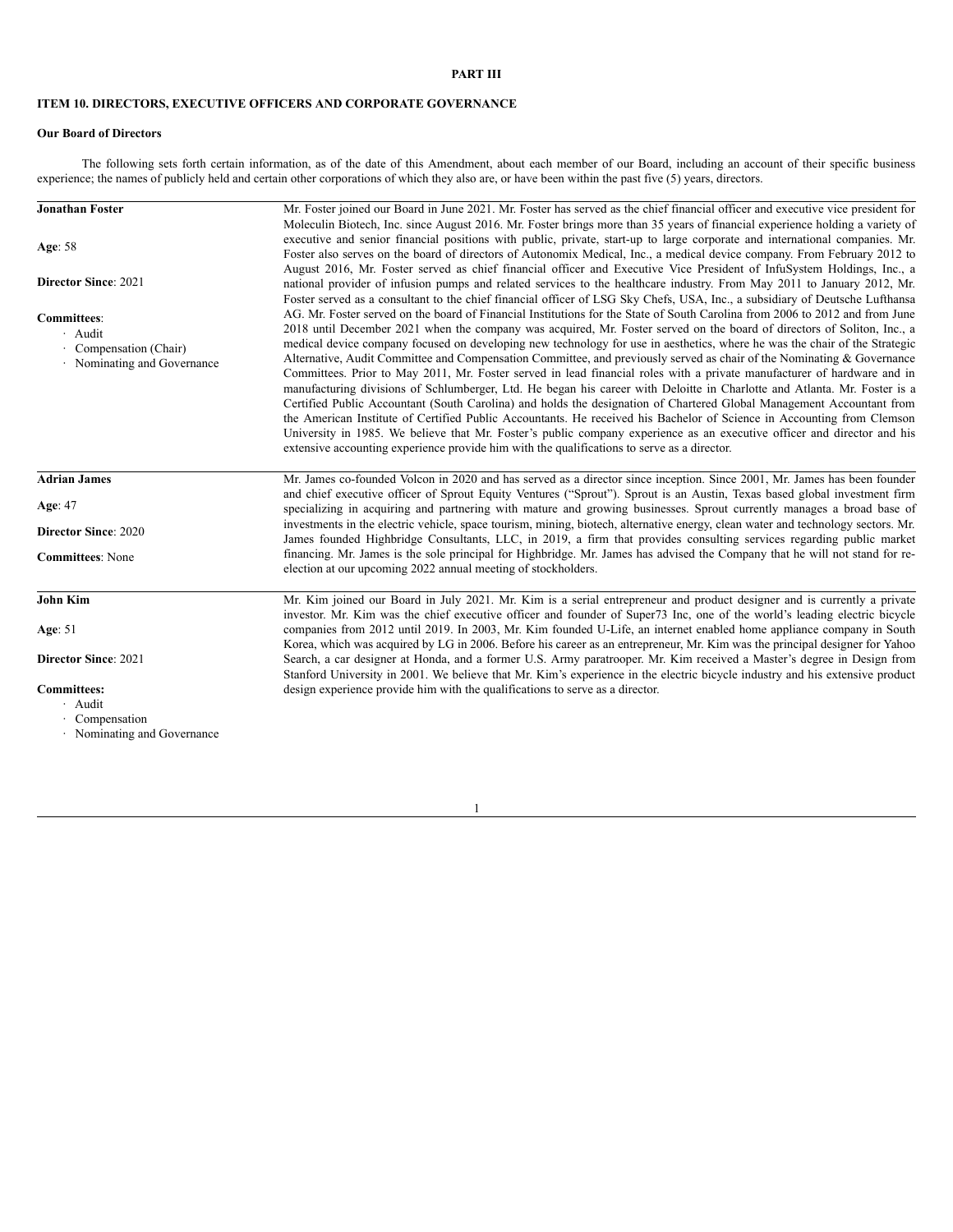| <b>Christian Okonsky</b>          | Mr. Okonsky co-founded Volcon in 2020 and has served as our Chairman of the Board (the "Chairman") and Chief                     |
|-----------------------------------|----------------------------------------------------------------------------------------------------------------------------------|
|                                   | Technology Officer ("CTO") since inception. Mr. Okonsky also serves as the Managing Partner of Sustainability Initiatives,       |
| Age: 57                           | an early-stage accelerator founded in 2016. Mr. Okonsky founded AYRO, Inc. in May 2016, and served as its chairman of the        |
|                                   | board from inception to listing on NASDAQ in May 2020. From 2020 to present, he also served as managing Partner of               |
| <b>Director Since: 2020</b>       | Twisted USA, LLC, an electric vehicle company developing on/off road four wheel vehicles. Mr. Okonsky currently holds            |
|                                   | over two-dozen U.S. and foreign patents. From 1992 until 1998, Mr. Okonsky worked as an engineer for Dell in its notebook        |
| <b>Committees:</b> None           | division. He is a graduate of Texas A&M with a Bachelor's degree in Industrial Engineering. We believe Mr. Okonsky's             |
|                                   | history with our company and background provide him with the qualifications to serve as a director.                              |
|                                   |                                                                                                                                  |
| Karin-Jovce ("KJ") Tion           | Ms. Tion joined our Board in August 2021. Ms. Tion has over twenty years of executive experience at both public and private      |
|                                   | companies. Ms. Tion currently serves on the board of directors of Nubia Brand International Corp. Prior to Ms. Tion's            |
| Age: $60$                         | retirement in 2020, from July 2018 until May 2020 she served as chief financial officer for Alorica, Inc. a multi-billion dollar |
|                                   | customer service provider with over 100,000 employees worldwide. From February 2017 until August 2017, Ms. Tjon was              |
| <b>Director Since: 2021</b>       | President and chief operating officer for Scientific Games, Inc., responsible for their Gaming and Lottery divisions. From July  |
|                                   |                                                                                                                                  |
| <b>Committees:</b>                | 2014 until September 2016 Ms. Tjon served as the executive vice president and chief financial officer for Epiq Systems, Inc.     |
| $\cdot$ Audit (Chair)             | Her responsibilities included all areas of international corporate finance as well as SAP support and risk management. From      |
| Compensation                      | August 2011 to May 2014, Ms. Tjon served as chief financial officer at Hawker Beechcraft, Inc. Earlier in her career, Ms.        |
| Nominating and Governance (Chair) | Tion was a Managing Director at Alvarez & Marsal where she worked on turnarounds as interim executive as well as                 |
|                                   | supported various engagements for private equity clients. Ms. Tion holds a Master of business administration from Columbia       |
|                                   | University's Graduate School of Business and a Bachelor's degree in specialized studies in Organizational Behavior from          |
|                                   | Ohio University. We believe that Ms. Tjon's public company experience as an executive officer and her extensive finance and      |
|                                   | business operations experience provides her with the qualifications to serve as a director.                                      |

## **Executive Officers Who are Not Serving as Directors**

Below is information regarding each of our current executive officers who are not directors of the Company, including their title, age and brief biography describing each executive officer's business experience. No executive officer has any family relationship with any other executive officer or any of our current directors.

| <b>Name and Position</b> | Age | <b>Business Experience</b>                                                                               |
|--------------------------|-----|----------------------------------------------------------------------------------------------------------|
| <b>Jordan Davis.</b>     | 39  | Mr. Davis has served as our Chief Executive Officer ("CEO") since August 23, 2021. Mr. Davis is a senior |
| Chief Executive Officer  |     | executive with over 15 years of experience within the sporting goods industry. From April 2018 to August |
|                          |     | 2021, Mr. Davis served as President of Market Operations for O. Mustad & Son AS Fishing. From March      |
|                          |     | 2010 to March 2018, Mr. Davis was employed with Remington Outdoor Company in various positions and       |
|                          |     | from October 2015 to March 2018, he served as Vice President of Marketing & Business Development. Mr.    |
|                          |     | Davis holds a Bachelor's degree in Business Administration with a dual focus in management and           |
|                          |     | marketing, and an master of business administration in Management, both from Bushnell University         |
|                          |     | (formerly Northwest Christian University).                                                               |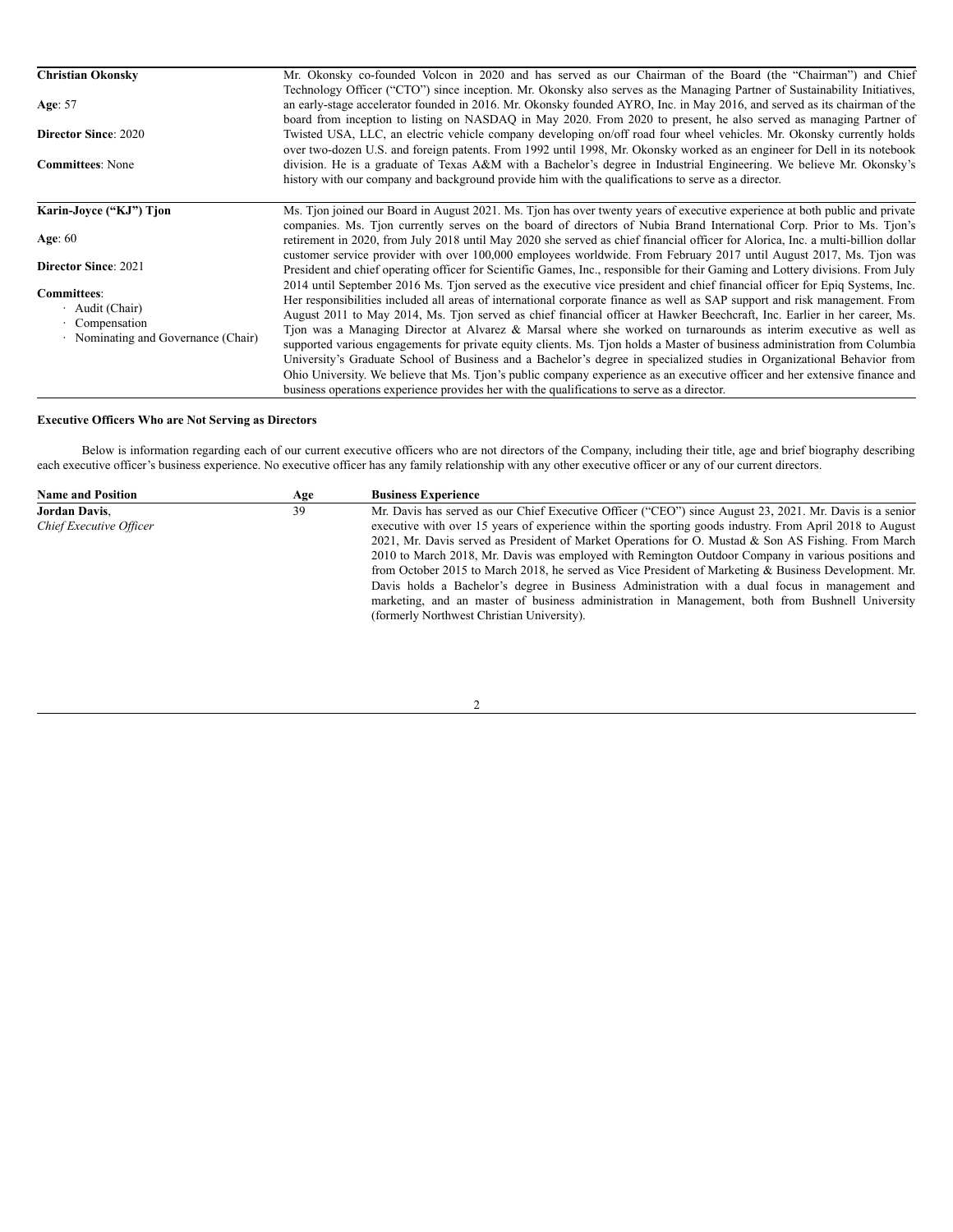| Greg Endo,<br>Chief Financial Officer              | 56 | Mr. Endo has served as our Chief Financial Officer ("CFO") since June 7, 2021. Prior to joining Volcon, Mr.<br>Endo worked for over 26 years at Deloitte & Touche LLP. From August 2006 until his retirement in<br>September 2020, Mr. Endo was an audit and advisory partner, advising public and private companies in the<br>manufacturing, technology, and real estate industries. He has assisted clients on merger and acquisition<br>transactions, equity and debt financings, IT implementations and business process design and controls. From<br>January 2021 to May 2021, Mr. Endo served as a consultant providing audit-related services to Marcum LLP<br>and Marcum Berstein & Pinchuk LLP. Mr. Endo is a certified public accountant in Texas. Mr. Endo has a<br>Bachelor's degree in Business Administration and a Master's degree in Professional Accounting, both from<br>the University of Texas at Austin and is a U.S. Army and Texas National Guard veteran.                                                                                                                                                                                                                                                                                                                                                                                                                                                          |
|----------------------------------------------------|----|--------------------------------------------------------------------------------------------------------------------------------------------------------------------------------------------------------------------------------------------------------------------------------------------------------------------------------------------------------------------------------------------------------------------------------------------------------------------------------------------------------------------------------------------------------------------------------------------------------------------------------------------------------------------------------------------------------------------------------------------------------------------------------------------------------------------------------------------------------------------------------------------------------------------------------------------------------------------------------------------------------------------------------------------------------------------------------------------------------------------------------------------------------------------------------------------------------------------------------------------------------------------------------------------------------------------------------------------------------------------------------------------------------------------------------------------|
| <b>Stephanie Davis,</b><br>Chief Operating Officer | 51 | Ms. Davis (no relationship to Jordan Davis, our CEO) has served as our Chief Operating Officer since<br>January 3, 2022. Prior to joining Volcon, Ms. Davis has held a number of positions overseeing<br>manufacturing, supply chain and operations for manufacturing companies. Most recently she was the vice<br>president of operations for Horton Automatics from 2018 to December 2021. Prior to Horton Automatics she<br>was the plant manager for Atkore International from 2015 to 2018 and was the corporate business systems<br>manager from 2014 to 2015. She worked at Ingersoll-Rand Company from 2007 to 2014 in a number of<br>positions and subsidiaries, most recently as the director of operations from 2012 to 2014 for Club Car, Inc.,<br>which designs and manufactures golf cars and all-wheel drive vehicles, utility trucks and turf vehicles. From<br>2007 to 2012 she held a variety of positions with Ingersoll-Rand Southern Pines, which manufactured<br>equipment and tools, most recently as the operations manager. She was also the quality manager for Bosch<br>and E-Z-Go Textron early in her career. Ms. Davis has a Master of Business Administration Degree in<br>Operations & Supply Chain and a Master's degree in Operations Management & Program Management from<br>Southern New Hampshire University and a Bachelor's of Science Degree in Electrical Engineering from<br>Clemson University. |

## **Corporate Governance and Board Matters**

We are committed to sound corporate governance principles, which are essential to running our business efficiently and maintaining our integrity in the marketplace. Certain features of our corporate governance practices are provided below.

## *Director Qualifications*

We believe that our directors should have the highest professional and personal ethics and values. They should have broad experience at the policy-making level in business, banking, real estate or technology. They should be committed to enhancing stockholder value and should have sufficient time to carry out their duties and to provide insight and practical wisdom based on experience. Their service on boards of other companies should be limited to a number that permits them, given their individual circumstances, to perform responsibly all director duties. Each director must represent the interests of all stockholders. When considering potential director candidates, our Board also considers the candidate's character, judgment, diversity, skill set, specific business background and global or international experience in the context of our needs and those of the Board.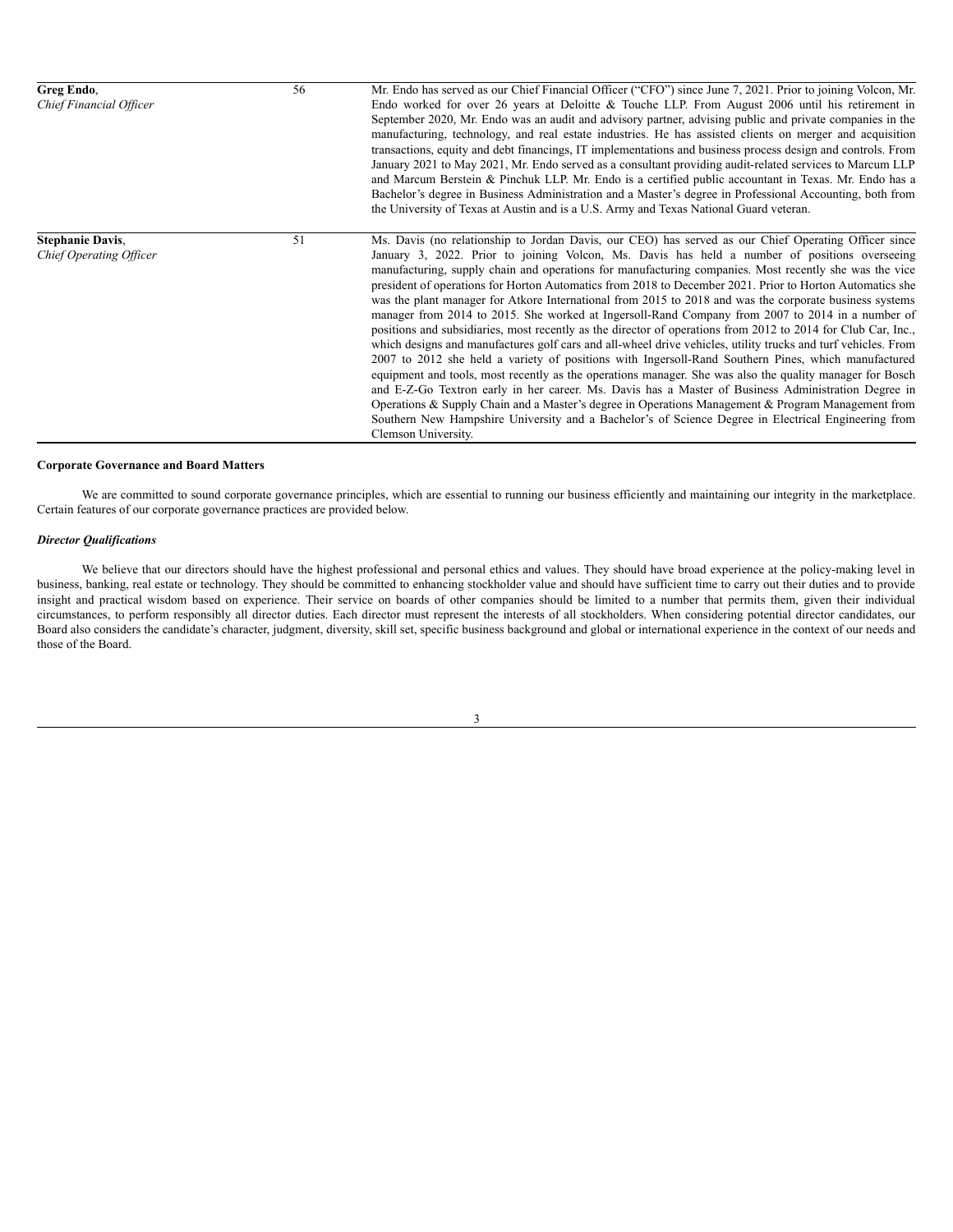#### *Insider Trading Policy*

Our Board has adopted an Insider Trading Policy that applies to all of our directors and employees. The policy attempts to establish standards that will avoid even the appearance of improper conduct on the part of insiders. Our Insider Trading Policy is available on our website at are available on our website at www.volcon.com under "Investors—Governance—Governance Documents."

#### *Leadership Structure*

Currently, the roles of the Chairman and CEO are currently filled by separate individuals. Since the Company began its operations in 2020, Mr. Okonsky has served as Chairman. Since August 23, 2021, Mr. Davis has served as our CEO. Previously, Mr. Andrew Leisner served as our CEO.

The Board believes that the separation of the offices of the Chairman and CEO is appropriate at this time because it allows our CEO to focus primarily on our business strategy, operations and corporate vision. The Board elects our Chairman and our CEO, and each of these positions may be held by the same person or by different people. Although our Board does not have a policy regarding the separation of the roles of CEO and Chairman, we believe it is important that the Board retain flexibility to determine whether these roles should be separate or combined based upon the Board's assessment of the company's needs and the Company's leadership at a given point in time. The Board believes our company and our stockholders benefit from this flexibility, as our directors are well positioned to determine our leadership structure given their in-depth knowledge of our management team, our strategic goals, and the opportunities and challenges we face.

We believe that independent and effective oversight of the Company's business and affairs is maintained through the composition of the Board, the leadership of our independent directors and Board committees and our governance structures and processes. The Board consists of a majority of independent directors, and the Board's Audit, Compensation and Nominating and Governance Committees are composed solely of independent directors.

### *Code of Ethics*

We have adopted a written Code of Ethics that applies to our directors, officers and employees, including our principal executive officer, principal financial officer, principal accounting officer or controller, or persons performing similar functions. This code provides fundamental ethical principles to which these individuals are expected to adhere and operate as a tool to help our directors, officers and employees understand the high ethical standards required for employment by, or association with, our Company. A copy of our Code of Ethics is available on our website at www.volcon.com under "Investors—Governance—Governance Documents". We expect that any amendments to our Code of Business Conduct and Ethics, or any waivers of its requirements, will be disclosed on our website, as well as by any other means required by NASDAQ rules.

#### *Risk Management and Oversight*

Our Board oversees our risk management process, which is a company-wide approach to risk management that is carried out by our management. Our full Board determines the appropriate risk for us generally, assesses the specific risks faced by us, and reviews the steps taken by management to manage those risks. While our full Board maintains the ultimate oversight responsibility for the risk management process, its committees oversee risk within their specific area of concern. Pursuant to our Board's instruction, management regularly reports on applicable risks to the relevant committee or the full Board, as appropriate, with additional review or reporting on risks conducted as needed or as requested by our Board and its committees.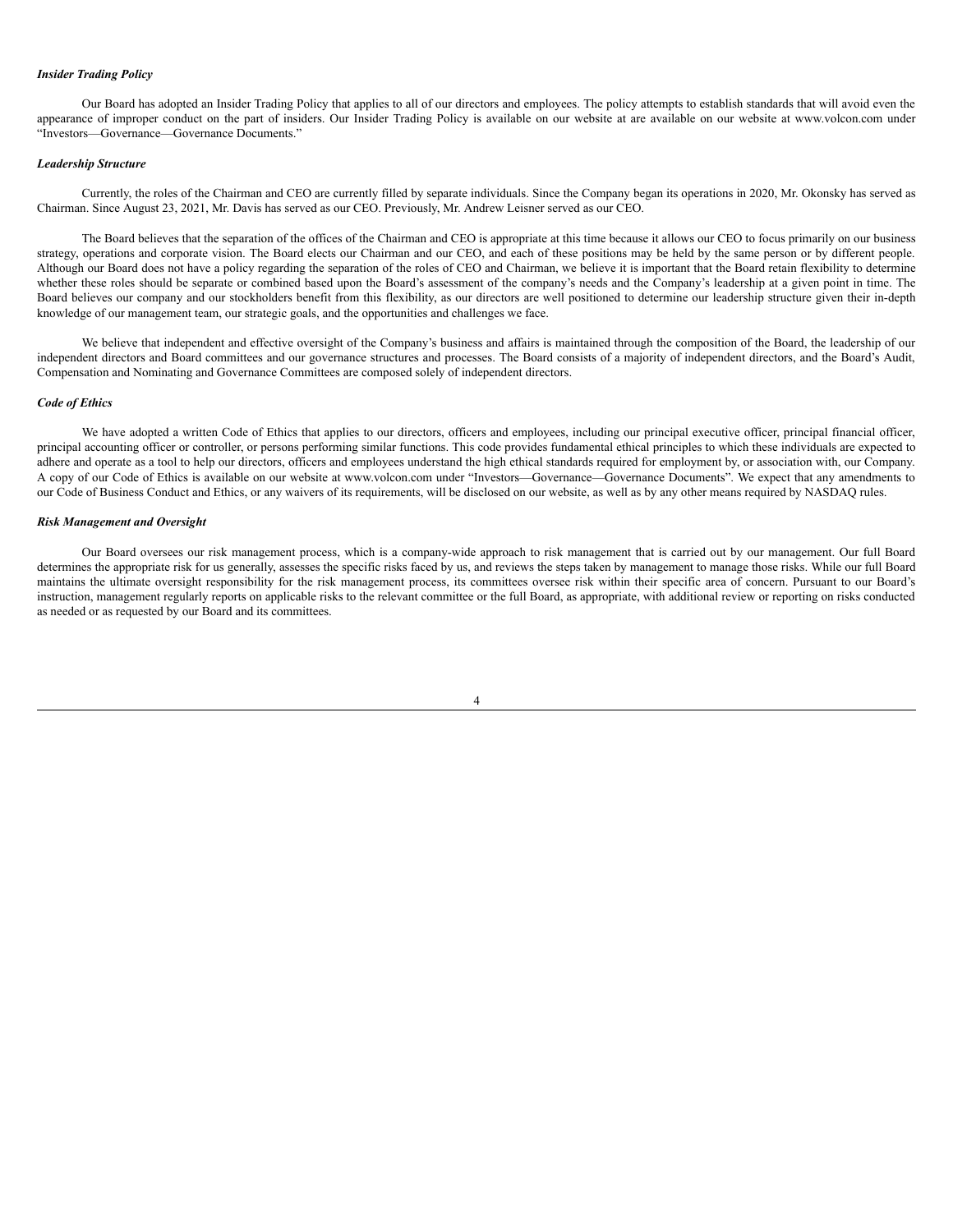#### *Stockholder Communications and Annual Meeting Attendance*

Stockholders may communicate with our Board by contacting the Corporate Secretary, Volcon, Inc., 2590 Oakmont Drive, Suite 520, Round Rock, Texas 78665. All communications will be forwarded directly to the Chairman for consideration.

The Board members are not required to attend our annual meetings of stockholders. However, all directors are encouraged to attend every annual meeting of stockholders as we believe that the annual meeting is an opportunity for stockholders to communicate directly with directors. Our 2022 annual meeting of the stockholders will be our first annual meeting since becoming a public company.

#### **Committees of the Board of Directors**

From the date of our initial public offering, our Board has had had three (3) separately designated standing committees to assist with the discharge of its responsibilities. These committees include the Audit Committee, the Compensation Committee and the Nominating and Governance Committee. Our Board also may establish such other committees as it deems appropriate, in accordance with applicable law and regulations and our corporate governance documents. Each of these committees operates under a charter that was approved by our Board. The charters of each of the Audit Committee, Compensation Committee and Nominating and Governance Committee is available on our website at is available on our website at www.volcon.com under "Investors—Governance—Governance Documents."

The names of the current members (chairs specifically noted) and highlights of some of the key oversight responsibilities of the Board committees are set forth below. Prior to March 1, 2022, Mr. Foster served as the Chair of the Audit Committee. Effective March 1, 2022, Ms. Tjon was appointed Chair of the Audit Committee.

| <b>Members:</b>                                                                                                                                                                                                                                                                   | <b>Key Oversight Responsibilities:</b>                                                                                                                                                                                                                                                                                                                                                                                                                                                                                     |
|-----------------------------------------------------------------------------------------------------------------------------------------------------------------------------------------------------------------------------------------------------------------------------------|----------------------------------------------------------------------------------------------------------------------------------------------------------------------------------------------------------------------------------------------------------------------------------------------------------------------------------------------------------------------------------------------------------------------------------------------------------------------------------------------------------------------------|
| Karin-Joyce Tion<br>(Chair)<br>Jonathan Foster<br>John Kim<br>٠                                                                                                                                                                                                                   | overseeing the compensation and work of and performance by our independent auditor and any other registered public<br>accounting firm performing audit, review or attestation services for us;<br>engaging, retaining and terminating, if necessary, our independent auditor and determining the terms thereof;<br>assessing the qualifications, performance and independence of the independent auditor;<br>evaluating whether the provision of permitted non-audit services is compatible with maintaining the auditor's |
| Meetings in $2021:1$                                                                                                                                                                                                                                                              | independence;<br>reviewing and discussing the audit results, including any comments and recommendations of the independent auditor and                                                                                                                                                                                                                                                                                                                                                                                     |
| <b>ü</b> All members of the Audit Committee<br>are independent                                                                                                                                                                                                                    | the responses of management to such recommendations;<br>reviewing and discussing the annual and quarterly financial statements with management and the independent auditor;<br>reviewing the adequacy and effectiveness of internal controls and procedures;                                                                                                                                                                                                                                                               |
| <b>ü</b> All members of the Audit Committee<br>are financially literate                                                                                                                                                                                                           | establishing procedures regarding the receipt, retention and treatment of complaints received regarding the accounting,<br>internal accounting controls, or auditing matters and conducting or authorizing investigations into any matters within the<br>scope of the responsibility of the audit committee; and                                                                                                                                                                                                           |
| <b>ü</b> Ms. Tjon and Mr. Foster are considered<br>an "audit committee financial expert"<br>with accounting or related financial<br>management expertise in accordance with<br>the U.S. Securities and Exchange<br>Commission's ("SEC") rules and<br>regulations and NASDAQ rules | reviewing transactions with related persons for potential conflict of interest situations.                                                                                                                                                                                                                                                                                                                                                                                                                                 |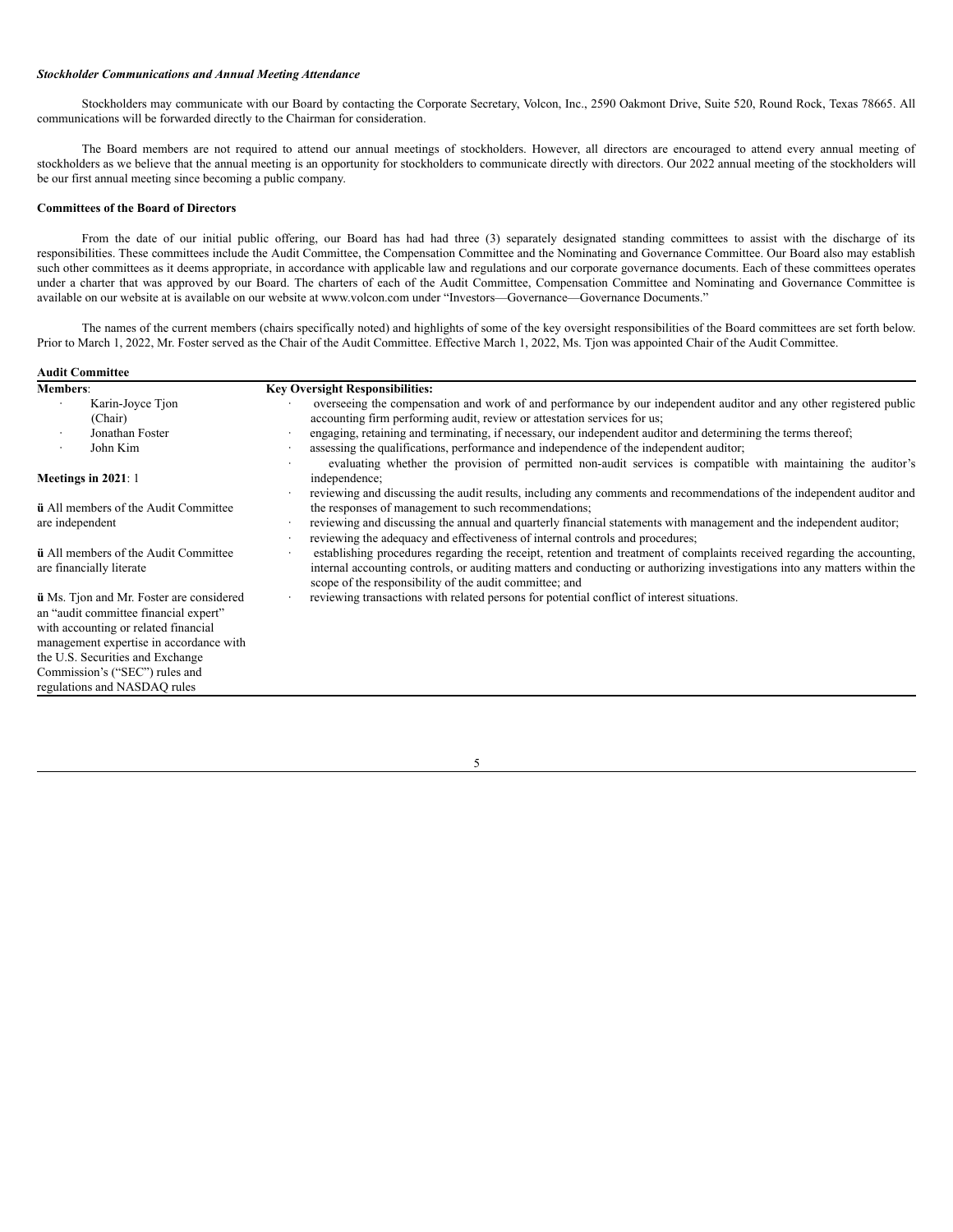| <b>Compensation Committee</b>                                                                                                                           |                                                                                                                                                                                                                                                                                                                                                                                                                                                                                                                                                                                            |
|---------------------------------------------------------------------------------------------------------------------------------------------------------|--------------------------------------------------------------------------------------------------------------------------------------------------------------------------------------------------------------------------------------------------------------------------------------------------------------------------------------------------------------------------------------------------------------------------------------------------------------------------------------------------------------------------------------------------------------------------------------------|
| <b>Members:</b>                                                                                                                                         | <b>Key Oversight Responsibilities:</b>                                                                                                                                                                                                                                                                                                                                                                                                                                                                                                                                                     |
| Jonathan Foster (Chair)<br>$\cdot$<br>John Kim<br>Karin-Joyce Tjon<br>$\cdot$                                                                           | approving corporate goals and objectives for the CEO's compensation plan, evaluate the CEO's performance in light of<br>these goals and objectives, and recommending to the Board for determination, the CEO's compensation level based on<br>this evaluation and the most recent stockholder advisory vote on executive compensation ("Say on Pay Vote");<br>reviewing and recommending all elements and amounts of compensation for other executive officers, including any<br>performance goals applicable to those executive officers and in light of the most recent Say on Pay Vote; |
| Meetings in $2021:1$                                                                                                                                    | reviewing, approving and, when appropriate, recommending to the Board for approval, incentive compensation plans and<br>equity-based plans, and where appropriate or required, recommending such plans for approval by the stockholders;                                                                                                                                                                                                                                                                                                                                                   |
| <b>ü</b> All members of the Compensation<br>Committee are independent                                                                                   | reviewing and recommending director compensation levels on the Board, including recommending any changes to the<br>Board:<br>reviewing and recommending for approval the adoption, any amendment and termination of all cash and equity-based                                                                                                                                                                                                                                                                                                                                              |
| <b>ü</b> All members of the Compensation<br>Committee qualify as "nonemployee"<br>directors within the meaning of Rule 16b-<br>3 under the Exchange Act | incentive compensation plans;<br>to the extent such disclosure is required by the Exchange Act, causing to be prepared a committee report for inclusion in<br>applicable SEC filings;<br>approving any employment agreements, severance agreements or change of control agreements that are entered into with<br>the CEO and certain executive officers; and<br>reviewing and recommending the level and form of non-employee director compensation and benefits.                                                                                                                          |

| <b>Nominating and Governance Committee</b>                                         |                                                                                                                                                                                                                                                                       |
|------------------------------------------------------------------------------------|-----------------------------------------------------------------------------------------------------------------------------------------------------------------------------------------------------------------------------------------------------------------------|
| <b>Members:</b>                                                                    | <b>Key Oversight Responsibilities:</b>                                                                                                                                                                                                                                |
| Karin-Joyce Tion (Chair)                                                           | recommending persons for election as directors by the stockholders;                                                                                                                                                                                                   |
| Jonathan Foster<br>John Kim                                                        | recommending persons for appointment as directors to the extent necessary to fill any vacancies or newly created<br>directorships;                                                                                                                                    |
|                                                                                    | reviewing annually the skills and characteristics required of directors and each incumbent director's continued service on<br>the Board:                                                                                                                              |
|                                                                                    | reviewing any stockholder proposals and nominations for directors;                                                                                                                                                                                                    |
|                                                                                    | advising the Board on the appropriate structure and operations of the Board and its committees;                                                                                                                                                                       |
| Meetings in $2021:0$                                                               | reviewing and recommending standing Board committee assignments;                                                                                                                                                                                                      |
| <b>ü</b> All members of the Nominating and<br>Governance Committee are independent | developing and recommending to the Board corporate governance guidelines, a Code of Business Conduct and Ethics<br>and other corporate governance policies and programs and reviewing such guidelines, code and any other policies and<br>programs at least annually; |
|                                                                                    | making recommendations to the Board regarding corporate governance based upon developments, trends, and best                                                                                                                                                          |
|                                                                                    | practices; and                                                                                                                                                                                                                                                        |
|                                                                                    | reviewing and considering stockholder recommendations for candidates for the Board.                                                                                                                                                                                   |

 $\overline{6}$ 

 $\overline{\phantom{a}}$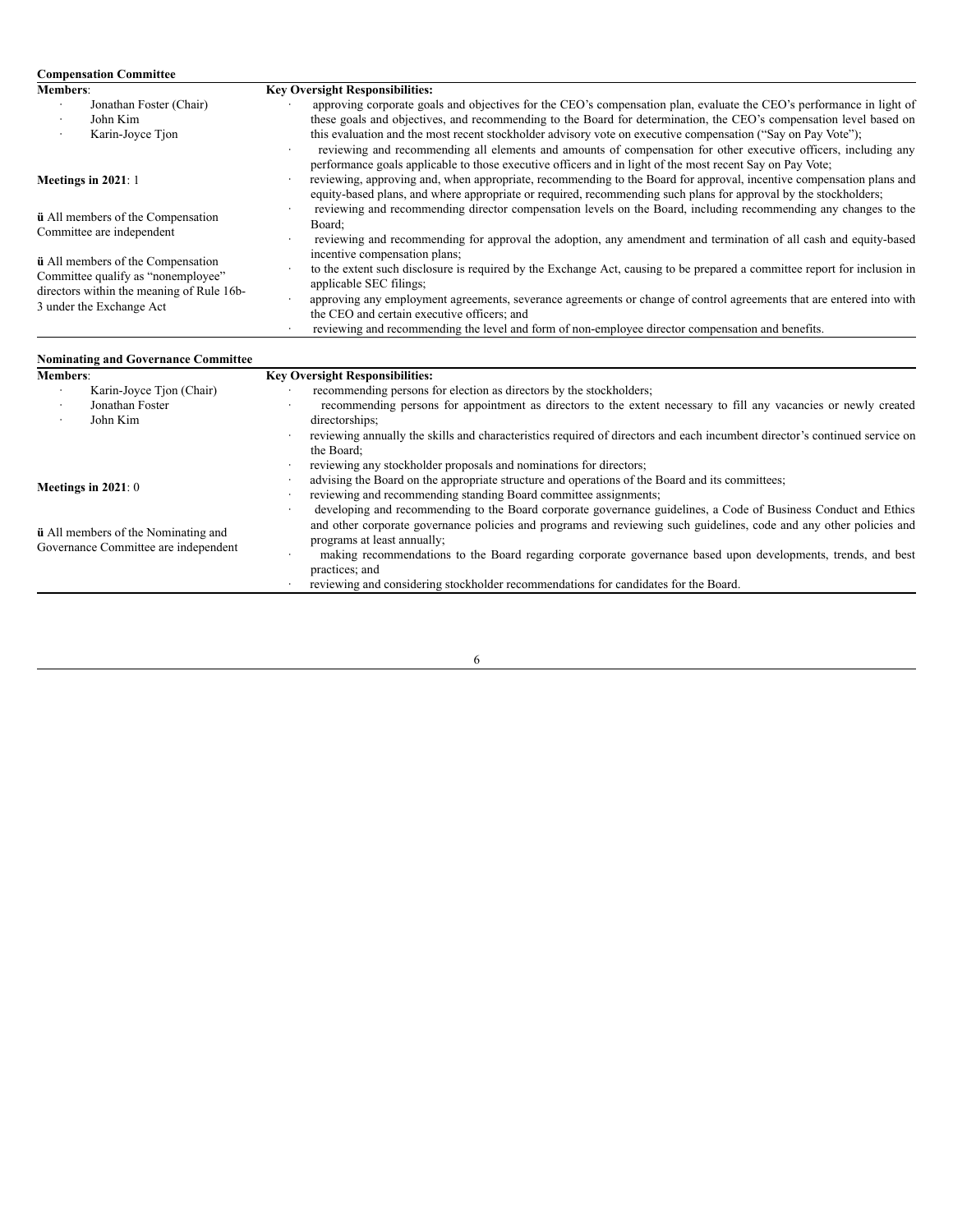### **Selecting and Nominating Director Candidates**

In carrying out its functions, the Nominating and Governance Committee develops qualification criteria for all potential nominees for election, including incumbent directors, board nominees and stockholder nominees to be included in the Company's future proxy statements. These criteria may include the following attributes:

- adherence to high ethical standards and high standards of integrity;
- sufficient educational background, professional experience, business experience, service on other boards of directors and other experience, qualifications, diversity of viewpoints, attributes and skills that will allow the candidate to serve effectively on the Board and the specific committee for which he or she is being considered;
- evidence of leadership, sound professional judgment and professional acumen;
- evidence the nominee is well recognized in the community and has a demonstrated record of service to the community;
- · a willingness to abide by any published code of conduct or ethics for the Company and to objectively appraise management performance;
- · the ability and willingness to devote sufficient time to carrying out the duties and responsibilities required of a director;
- any related party transaction in which the candidate has or may have a material direct or indirect interest and in which we participate; and
- · the fit of the individual's skills and personality with those of other directors and potential directors in building a board of directors that is effective, collegial and responsive to the needs of the Company and the interests of our stockholders.

The Nominating and Governance Committee also evaluates potential nominees for the Company's Board to determine if they have any conflicts of interest that may interfere with their ability to serve as effective board members and to determine whether they are "independent" in accordance with applicable SEC and NASDAQ rules (to ensure that, at all times, at least a majority of our directors are independent). Although we do not have a separate diversity policy, the Nominating and Governance Committee considers the diversity of the Company's directors and nominees in terms of knowledge, experience, skills, expertise and other factors that may contribute to the effectiveness of the Company's Board.

Prior to nominating or, if applicable, recommending an existing director for re-election to the Company's Board, the Nominating and Governance Committee considers and reviews the following attributes with respect to each sitting director:

- attendance and performance at meetings of the Company's Board and the committees on which such director serves;
- length of service on the Company's Board;
- experience, skills and contributions that the sitting director brings to the Company's Board;
- independence and any conflicts of interest; and
- · any significant change in the director's status, including with respect to the attributes considered for initial membership on the Company's Board.

#### **Board and Committee Meetings**

Our Board held four (4) meetings during fiscal year 2021.

In fiscal year 2021, each incumbent director attended 100% of the aggregate of (1) the total number of meetings of the Board (held during the period for which that person served as a director) and (2) the total number of meetings held by all committees of the Board on which that person served (held during the period served).

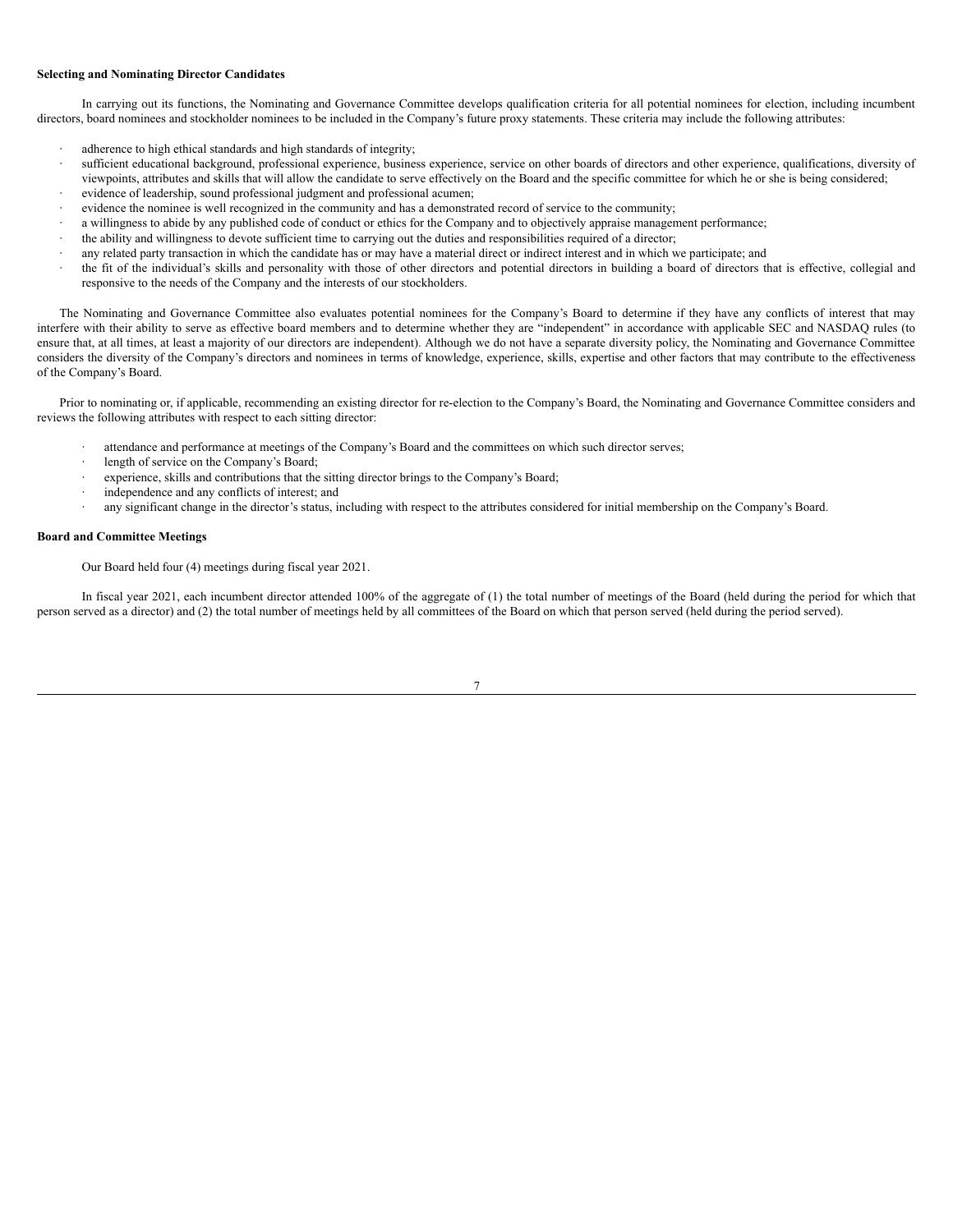#### **Delinquent Section 16(A) Reports**

Section 16(a) of the Exchange Act requires our directors and executive officers and persons who own more than 10% of the outstanding shares of common stock to file reports with the SEC disclosing their ownership of common stock at the time they become subject to Section 16(a) and changes in such ownership that occur during the year. Based solely on a review of copies of such reports furnished to us, or on written representations that no reports were required, we believe that all directors, executive officers and holders of more than 10% of the common stock complied in a timely manner with the filing requirements applicable to them with respect to transactions during the year ended December 31, 2021, we believe that all directors, executive officers and holders of more than 10% of the common stock complied in a timely manner with the filing requirements applicable to them with respect to transactions during the year ended December 31, 2021, except for a Form 4 that was not timely filed for Adrian James.

#### <span id="page-10-0"></span>**ITEM 11. EXECUTIVE COMPENSATION**

#### **Compensation of Non-Employee Directors**

 $\mathcal{L}=\mathcal{L}^{\mathcal{L}}$  , where  $\mathcal{L}^{\mathcal{L}}$  , we have the set of the set of the set of the set of the set of the set of the set of the set of the set of the set of the set of the set of the set of the set of the set of

Our non-employee directors did not receive any cash compensation during 2021. Each independent director has received stock options which vest upon one (1) year of service as their compensation for being a Board member. No cash compensation is provided other than reimbursement for travel costs to attend meetings. The following table sets forth compensation paid or awarded to, or earned by, each of our directors (except for Mr. Okonsky, whose compensation is disclosed under "*Executive Compensation*— *Summary Compensation Table*" below) during 2021:

| Name                            | <b>Option Awards</b> | <b>Other Compensation</b> | Total       |
|---------------------------------|----------------------|---------------------------|-------------|
| Jonathan Foster <sup>(1)</sup>  | \$87,885             | --                        | \$87,885    |
| John $Kim(2)$                   | \$73.200             |                           | \$73,200    |
| Karin-Joyce Tjon <sup>(3)</sup> | \$45.293             | __                        | \$45.293    |
| Adrian James                    |                      | $$7,404,539^{(4)}$        | \$7,404,539 |

(1) In May 2021, Mr. Foster was awarded 75,000 stock options, at an exercise price of \$1.00 and vest over twelve months, all of which were outstanding as of December 31, 2021. The dollar amount included in the column Option Awards is the grant date fair value of the stock options under FASB ASC Topic 718.

- (3) In August 2021, Ms. Tjon was awarded 68,760 stock options, at an exercise price of \$3.00 and vest over twelve months, all of which were outstanding as of December 31, 2021. The dollar amount included in the column Option Awards is the grant date fair value of the stock options under FASB ASC Topic 718.
- (4) Represents the grant date fair value of warrants under FASB ASC Topic 718 issued pursuant to a consulting agreement with Highbridge Consultants, LLC ("Highbridge"), an entity controlled by Mr. James. On August 28, 2020, we entered into a consulting agreement with Highbridge pursuant to which Mr. James provides us with services. In consideration for entering into the consulting agreement, we issued Highbridge a ten-year warrant to purchase our common stock at an exercise price of \$0.004 per share. The number of shares of common stock issuable pursuant to the warrant was based on the number of shares of our common stock outstanding at the time of exercise and provided that Highbridge would receive 25% of our shares of common stock outstanding at the time of exercise on a fully diluted basis. On March 26, 2021, Highbridge entered into an amendment to the consulting agreement agreeing to exchange the original warrant for a new ten-year warrant to purchase 6,250,000 shares of common stock at an exercise price of \$0.98. On December 20, 2021, Highbridge exercised all of its warrants on a cashless basis and the Company issued 5,507,575 shares of common stock to Highbridge. Amounts in the table do not reflect amounts that may be earned by Highbridge upon certain fundamental transactions involving the Company or upon the occurrence of the Company achieving a market capitalization of \$300 million. See "*Certain Relationships and Related Party Transactions and Director Independence—Pink Possum, LLC and Highbridge Consultants, LLC*" for additional information.

<sup>(2)</sup> In July 2021, Mr. Kim was awarded 62,500 stock options, at an exercise price of \$1.00 and vest over twelve months, all of which were outstanding as of December 31, 2021. The dollar amount included in the column Option Awards is the grant date fair value of the stock options under FASB ASC Topic 718.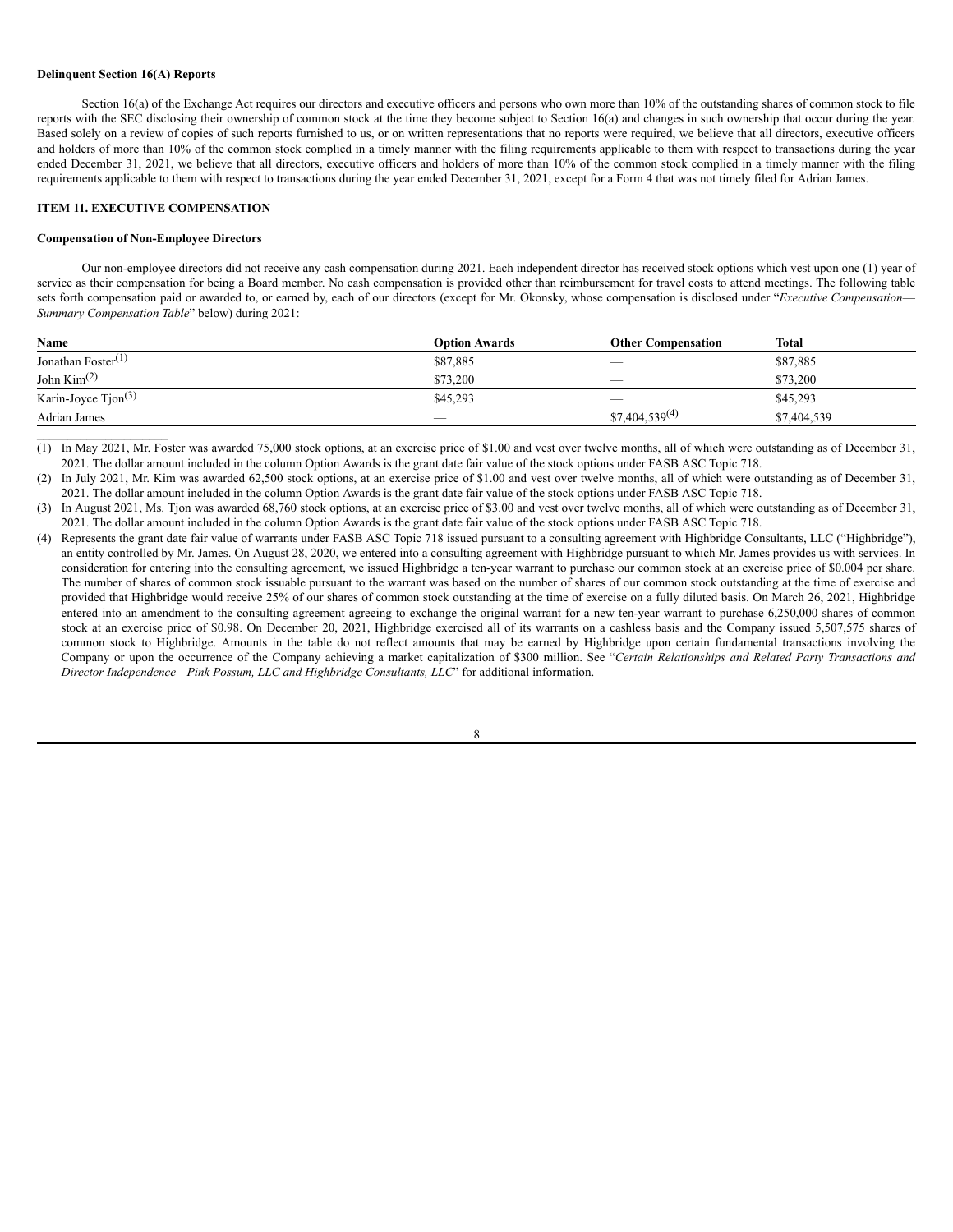## **Executive Compensation**

Our named executive officers named in the Summary Compensation Table (such executive officers are referred to herein as the "Named Executive Officers" or "NEOs") for 2021, which consist of all individuals serving as our principal executive officer during the year and the Company's two other most highly compensated executive officers, are:

- Jordan Davis, CEO;
- Greg Endo, CFO;
- Christian Okonsky, CTO; and
- Andrew Leisner, former CEO.

## **Summary Compensation Table**

The following table presents summary information regarding the total compensation awarded to, earned by and paid to our NEOs for the years ended December 31, 2021 and 2020:

| <b>Name and Principal Position</b> | Year | <b>Salary</b><br><b>(S)</b> | <b>Stock Awards</b><br>$(S)^{(1)}$ | All other compensation<br>(S) | <b>Total</b><br><b>(\$)</b> |
|------------------------------------|------|-----------------------------|------------------------------------|-------------------------------|-----------------------------|
| Jordan Davis.                      |      |                             |                                    |                               |                             |
| <b>CEO</b>                         | 2021 | 76,667                      | 294,409                            | $28,435^{(2)}$                | 399,511                     |
| Greg Endo,                         |      |                             |                                    |                               |                             |
| <i>CFO</i>                         | 2021 | 108,032                     | 365,094                            | $10,500^{(2)}$                | 483,626                     |
| <b>Andrew Leisner,</b>             |      |                             |                                    |                               |                             |
| Former $CEO^{(3)}$                 | 2021 | 131,250                     | 4,850                              | $48,000^{(2)}$                | 184,100                     |
|                                    | 2020 | 28,269                      | 353,250                            | $4,500^{(2)}$                 | 386,019                     |
| <b>Christian Okonsky,</b>          |      |                             |                                    |                               | $5,684,935^{(1)}$           |
| <b>CTO</b>                         | 2021 |                             |                                    | $5,684,935^{(1)(4)}$          | (4)                         |
|                                    | 2020 |                             |                                    | $59,606^{(4)}$                | $59,606^{(4)}$              |

(1) Represents the full grant date fair value of the stock awards calculated in accordance with FASB ASC Topic 718. These amounts do not necessarily correspond to the actual value that may be realized by the NEO. For a summary of the assumptions made in the valuation of the awards, please see Notes 7 and 8 to our financial statements as of December 31, 2021 contained in the Original Filing.

(2) Represents amounts paid in connection with a housing allowance for each officer, a \$37,500 bonus paid to Mr. Leisner in 2021 and a \$25,000 relocation allowance paid for Mr. Davis.

(3) Mr. Leisner resigned in July 2021 and the 2021 compensation does not include 187,500 stock options granted to him in May 2021 that were canceled upon his resignation. Since August 2021, Mr. Leisner has served on an advisory committee and was granted 5,000 stock options in August 2021 in connection with this role which value is included in his 2021 compensation.

(4) Amount includes \$57,485 paid to an entity controlled by Mr. Okonsky. Amount also includes the grant date fair value of warrants totaling \$5,627,450 under FASB ASC Topic 718 issued pursuant to a consulting agreement with Pink Possum, LLC ("Pink Possum"), an entity controlled by Mr. Okonsky. On August 28, 2020, we entered into a consulting agreement with Pink Possum pursuant to which Mr. Okonsky provides us with services. In consideration for entering into the consulting agreement, we issued Pink Possum a ten-year warrant to purchase our common stock at an exercise price of \$0.004 per share. The number of shares of common stock issuable pursuant to the warrant was based on the number of shares of our common stock outstanding at the time of exercise and provided that Pink Possum would receive 18.75% of our shares of common stock outstanding at the time of exercise on a fully diluted basis. On March 26, 2021, Pink Possum entered into an amendment to the consulting agreement agreeing to exchange the original warrant for a new ten-year warrant to purchase 4,750,000 shares of common stock at an exercise price of \$0.98. Amounts in the table do not reflect amounts that may be earned by Pink Possum upon certain fundamental transactions involving the Company or upon the occurrence of the Company achieving a market capitalization of \$300 million. See "-Narrative Disclosure to Summary Compensation Table-Consulting Agreement with Christian Okonsky, Co-Founder and *CTO*" for additional information.

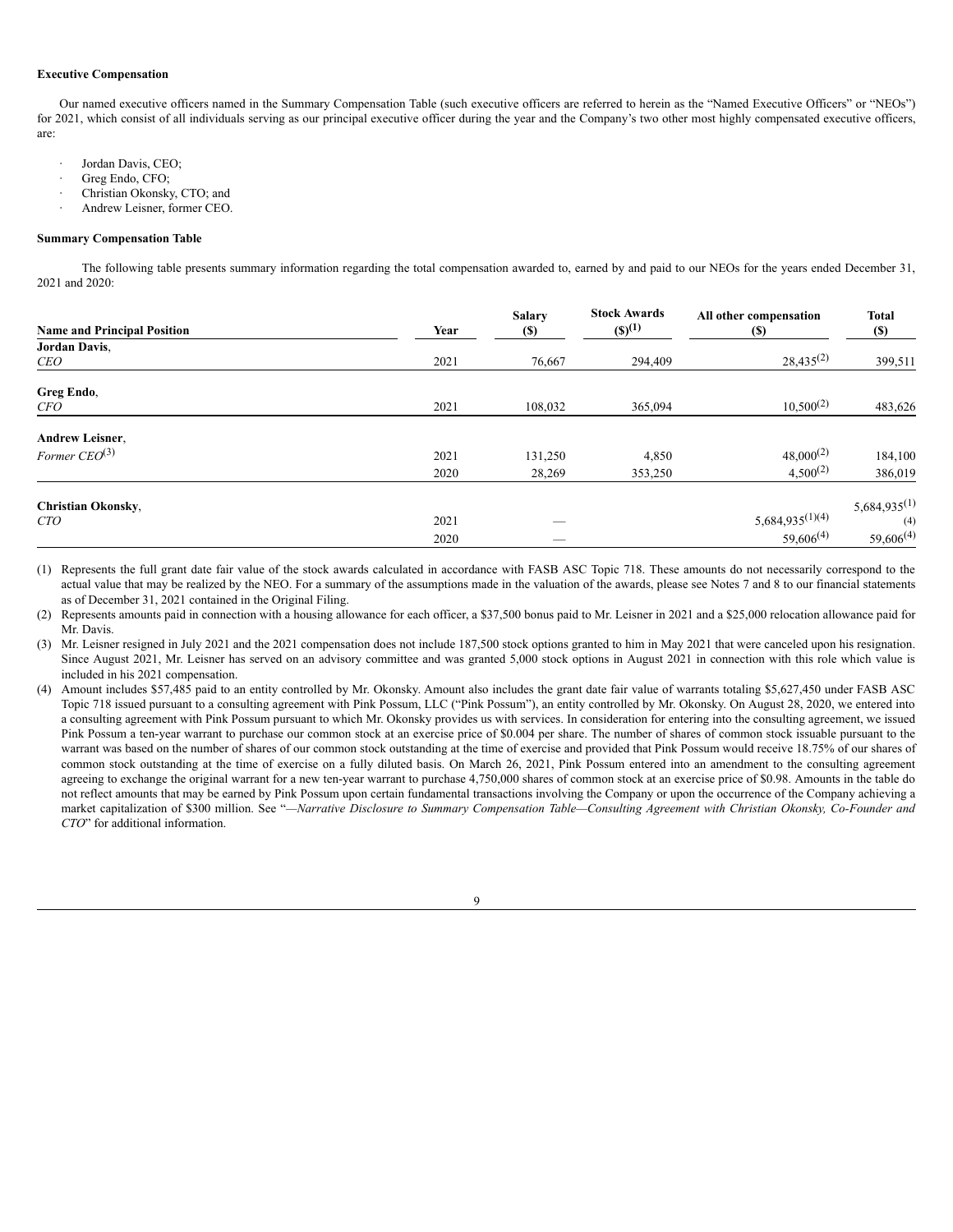#### **Narrative Disclosure to Summary Compensation Table**

#### *General*

We have compensated our NEOs through a combination of base salary, cash bonuses, equity awards and other benefits, including certain perquisites. Each of our NEOs has substantial responsibilities relating to our day-to-day operations.

#### *Base Salary*

The Compensation Committee reviews and approves base salaries of our NEOs. In setting the base salary of each NEO for the periods presented above, the Compensation Committee relied on market data. The Compensation Committee also may retain independent consultants as it deems appropriate. Salary levels are typically considered annually as part of our regularly scheduled performance review process and otherwise upon a promotion or other change in job responsibility.

#### *Bonus*

Our NEOs are also eligible to receive an annual bonus as a percentage of base salary based on our achievement of various metrics. Annual incentive awards are intended to recognize and reward those NEOs who contribute meaningfully to our performance for the corresponding year. Our Board has discretion to determine whether and in what amounts or form (cash or stock) any such bonuses will be paid in a given year.

#### *Equity Awards*

The stock option awards reflected in the table above were issued pursuant to the Volcon, Inc., 2021 Stock Plan (the "2021 Stock Plan"), which, as described more fully below, allows the Compensation Committee to establish the terms and conditions of the awards, subject to the plan terms. In January 2021, we adopted the 2021 Stock Plan, which permits either the Compensation Committee or our entire Board, for the period prior to the establishment of the Compensation Committee, to grant stock options. We believe these awards to our executive officers help align the interests of management and our stockholders and reward our executive officers for improved Company performance.

## *401(k) Retirement Plan*

The Company participates in a 401(k) plan that allows all employees, including NEOs, to contribute part of their compensation, up to specified IRS limitations. To date the Company has not provided any matching contributions to the  $401(k)$  plan.

#### *Health and Welfare Benefits*

Our NEOs are eligible to participate in the same benefit plans designed for all of our full-time employees, including health, dental, vision, disability and basic group life insurance coverage. The purpose of our employee benefit plans is to help us attract and retain quality employees, including executives, by offering benefit plans similar to those typically offered by our competitors.

#### *Perquisites*

We provide our NEOs with a limited number of perquisites that we believe are reasonable and consistent with our overall compensation program to enable us to attract and retain superior employees for key positions. The perquisites received by our NEOs in 2021 and 2020 included housing, relocation and mobile phone allowances.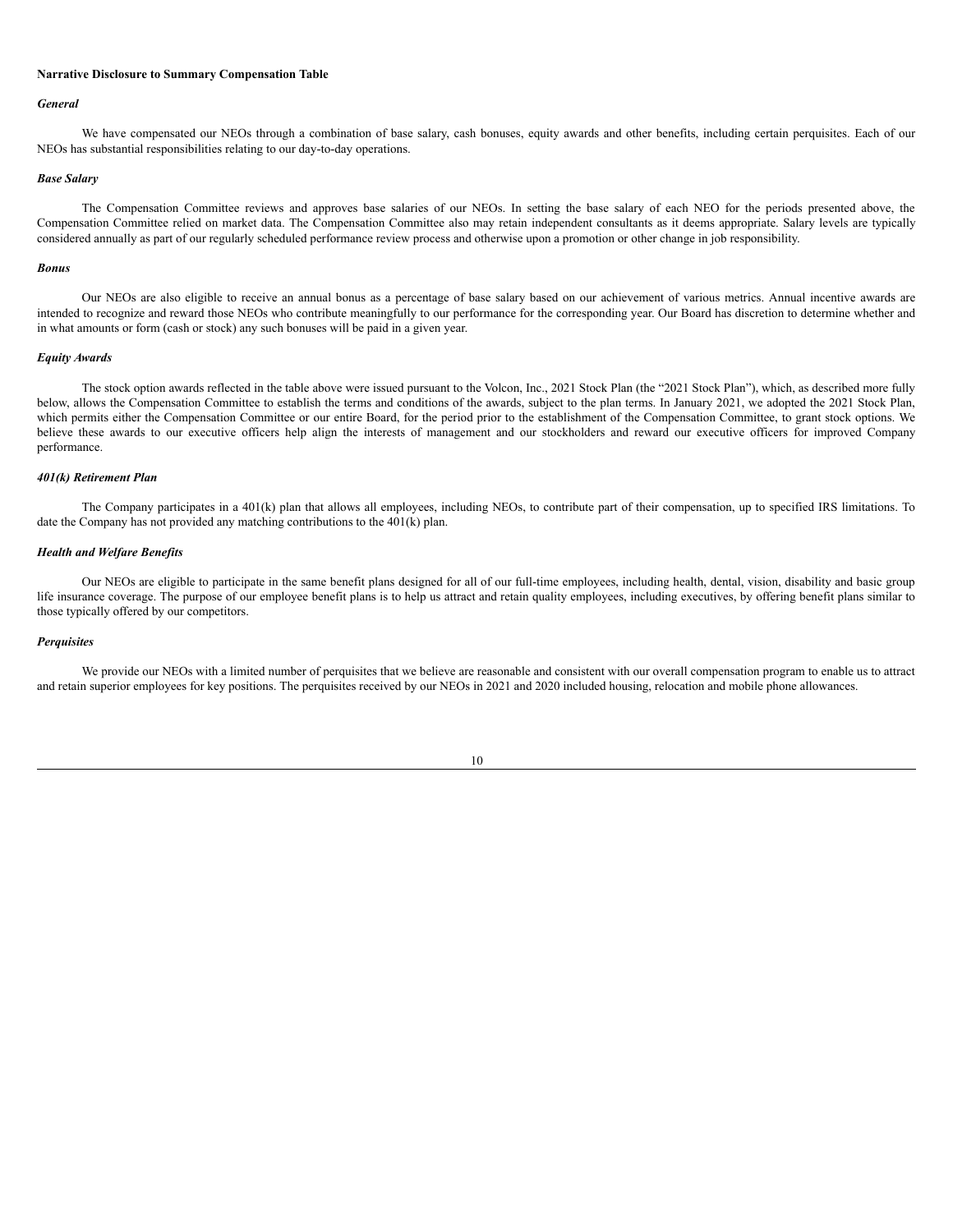#### **Agreements with NEOs**

We have entered into an employment agreement with our CEO, Jordan Davis, CFO, Greg Endo, Chief Operating Officer, and our former CEO, Andrew R. Leisner and a Consulting Agreement with an entity controlled by our CTO and co-founder, Christian Okonsky.

#### *Employment Agreement with Jordan Davis, CEO*

On August 5, 2021, we entered into an employment agreement with Jordan Davis pursuant to which Mr. Davis agreed to serve as our CEO commencing August 23, 2021 on an at-will basis. The agreement provides for an initial annual base salary of \$230,000, and for the first year of his employment Mr. Davis will receive \$9,000 in living expenses. Mr. Davis received a moving allowance of \$25,000 which is repayable to the Company if Mr. Davis voluntarily terminates his employment less than 12 months before the effective date of his employment agreement. Pursuant to the agreement, Mr. Davis is eligible to receive an annual bonus of \$172,500 based on the achievement milestone approved by our Board (\$31,334 was approved by the Compensation Committee based on Company's attainment of its 2021 goals and 2021 employment service period). Pursuant to the agreement, Mr. Davis was granted a ten-year option to purchase 450,000 shares at an exercise price of \$3.00 per share. The option vests in three (3) equal installments on each of the succeeding three (3) anniversary dates of the execution of the employment agreement, provided Mr. Davis is employed on such vesting date. In the event of a "change of control" (as defined in the employment agreement) prior to the final vesting of all of the options, all of the unvested options shall immediately vest; provided, however, in the event the acquiring party desires to replace the unvested options with a substitute grant of equal or greater value, such proposed substitution shall be submitted to the Compensation Committee, and the Compensation Committee shall decide whether to allow the unvested options to vest or whether to cancel the unvested options and replace them with the substitute grant proposed by the acquiring party.

If Mr. Davis' employment is terminated at our election without "cause" (as defined in the agreement), Mr. Davis shall be entitled to receive severance payments equal to six (6) months of Mr. Davis' base salary and he shall also receive the prior year's bonus, if not yet paid, payable at no less than target. In addition, if Mr. Davis' employment during a "covered period," which is defined as the period commencing 30 days prior to a change in control and ending 12 months following a change in control, Mr. Davis shall be entitled to receive 12 months of severance, and an acceleration of the vesting of the option grant described in the prior paragraph.

#### *Employment Agreement with Greg Endo, CFO*

Effective June 7, 2021, we entered into an employment agreement with Greg Endo pursuant to which Mr. Endo agreed to serve as our CFO commencing on such date. The employment agreement provides for an initial annual salary of \$190,000, and for the first year of his employment Mr. Endo will receive \$18,000 in living expenses. Mr. Endo will receive a moving allowance of \$15,000 when he relocates to the Austin, Texas area. Mr. Endo may receive an annual bonus, provided that the final determination on the amount of the annual bonus, if any, will be made by the Compensation Committee, based on criteria established by the Compensation Committee. The targeted annual bonus for 2021 was \$125,000 (\$36,154 was approved by the Compensation Committee based on Company's attainment of its 2021 goals and employment service period). Pursuant to the agreement, Mr. Endo was granted a ten-year option to purchase 312,500 shares at an exercise price of \$1.00 per share. The option vests in three (3) equal installments on each of the succeeding three (3) anniversary dates of the execution of the employment agreement, provided Mr. Endo is employed on such vesting date. In the event of a "change of control" (as defined in the 2021 Stock Plan) prior to the final vesting of all of the options, all of the unvested options shall immediately vest; provided, however, in the event the acquiring party desires to replace the unvested options with a substitute grant of equal or greater value, such proposed substitution shall be submitted to the Compensation Committee, and the Compensation Committee shall decide whether to allow the unvested options to vest or whether to cancel the unvested options and replace them with the substitute grant proposed by the acquiring party.

If Mr. Endo's employment is terminated at our election without "cause" (as defined in the employment agreement), Mr. Endo shall be entitled to receive severance payments equal to six months of Mr. Endo's base salary and he shall also receive the prior year's bonus, if not yet paid, payable at no less than target. In addition, if Mr. Endo's employment is terminated during a "covered period," which is defined as the period commencing 30 days prior to a change in control and ending 12 months following a change in control, Mr. Endo shall be entitled to receive 12 months of severance, and an acceleration of the vesting of the option grant described in the prior paragraph.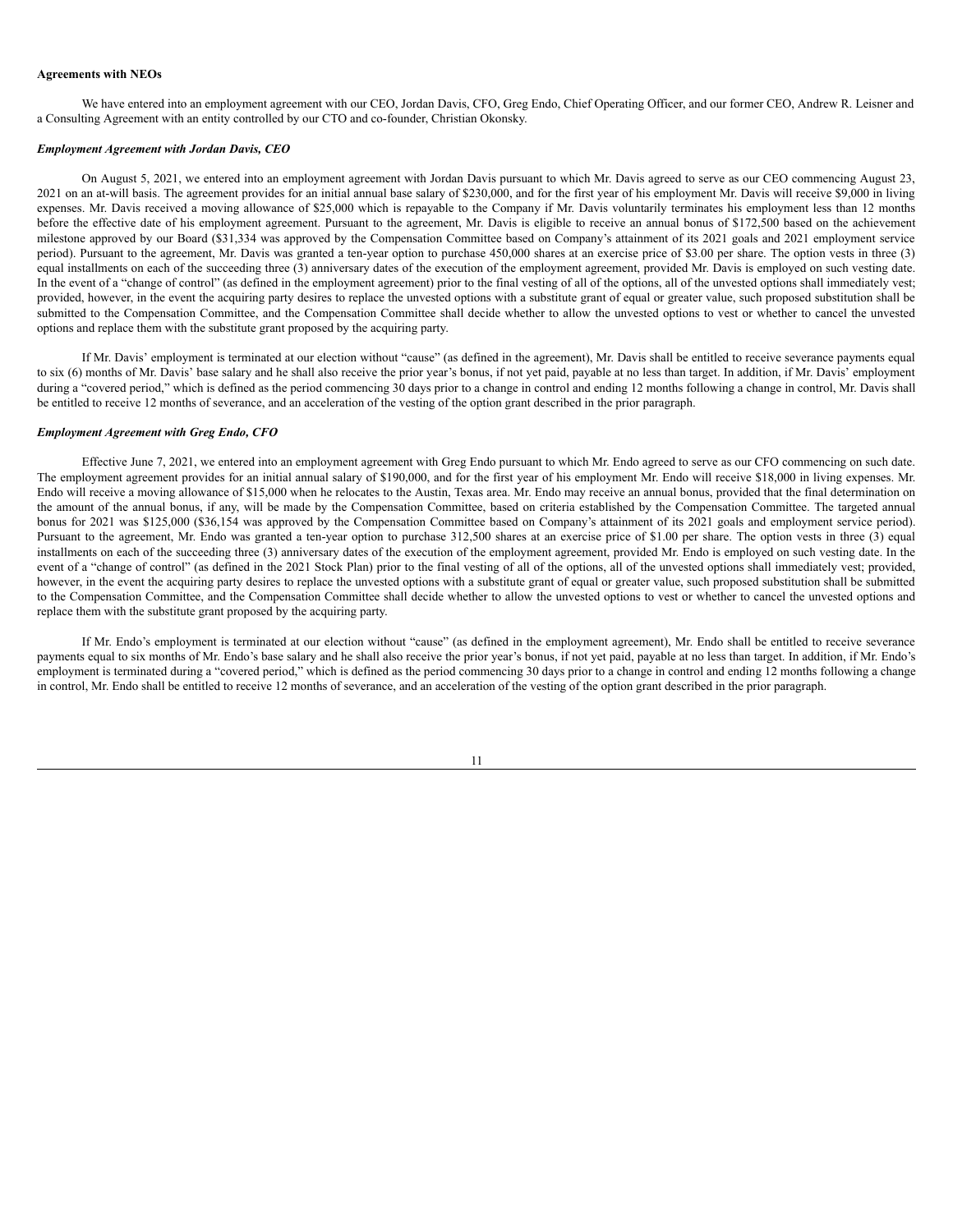#### *Consulting Agreement with Christian Okonsky, Co-Founder and CTO*

On August 28, 2020, we entered into a consulting agreement with Pink Possum, an entity controlled by Mr. Okonsky, pursuant to which Mr. Okonsky provides us with services. In consideration for entering into the consulting agreement, we issued the entity a ten-year warrant to purchase our common stock at an exercise price of \$0.004 per share. The number of shares of common stock issuable pursuant to the warrants was based on the number of shares of our common stock outstanding at the time of exercise and provided that Pink Possum would receive 18.75% of our shares of common stock outstanding at the time of exercise on a fully diluted basis. On March 26, 2021, Pink Possum entered into an amendment to the consulting agreements agreeing to exchange the original warrant for a new ten-year warrant to purchase 4,750,000 of common stock at an exercise price of \$0.98.

In addition, pursuant to the consulting agreement upon the occurrence of a Fundamental Transaction (as defined below) for an aggregate gross sales price of \$100.0 million or more, Pink Possum will receive a cash payment equal to 1% of such gross sales price. For the purposes of the consulting agreement, "Fundamental Transaction" means any of the following: (i) a consolidation or merger involving the Company if the holders of the voting securities of the Company that are outstanding immediately prior to the consummation of such consolidation or merger do not, immediately after the consummation of such consolidation or merger, hold voting securities that collectively possess at least a majority of the voting power of all the outstanding securities of the surviving entity of such consolidation or merger or such surviving entity's parent entity; (ii) a transfer or issuance (in a single transaction or series of related transactions) by one or more of the Company and its stockholders to one person or to any group of persons acting in concert, of shares of the Company's capital stock then collectively possessing 50% or more of the voting power of all then outstanding shares of the Company's capital stock (computed on an as-converted to common stock basis); or (iii) any sale, license, lease, assignment or other disposition of all or substantially all of the assets of the Company. Furthermore, commencing upon the completion of the Company's initial public offering of the shares of our common stock, if our market capitalization exceeds \$300.0 million for a period of 21 consecutive trading days, the entity will receive an additional cash payment equal to \$15.0 million; provided that we will have the right, in our sole discretion, to make the foregoing \$15.0 million payment by the issuance of shares of our common stock. The foregoing amounts will be payable to Pink Possum if the above milestones occur any time prior to the ten-year anniversary of original consulting agreement, or August 28, 2030.

#### *Employment Agreement with Andrew R. Leisner, Former CEO*

On September 28, 2020, we entered into an employment agreement with Andrew Leisner pursuant to which Mr. Leisner agreed to serve as our CEO commencing October 5, 2020 on an at-will basis. The agreement provided for an initial annual base salary of \$225,000, and for the first year of his employment Mr. Leisner received \$18,000 in living expenses. In addition, Mr. Leisner received a restricted stock unit award of 187,500 shares vesting 62,500 per year over a three-year period. In May 2021, Mr. Leisner also received a grant of 187,500 stock options with an exercise price of \$1.00 per share vesting 62,500 per year over a three-year period beginning with his employment date. Mr. Leisner resigned in July 2021 and his options and restricted stock units were forfeited upon his resignation. Mr. Leisner has agreed to serve on an advisory committee for the Company and he received a grant of 5,000 stock options with an exercise price of \$3.00 that will vest over one (1) year beginning in July 2021 for his participation on this committee. Mr. Leisner has agreed not to compete with us until six (6) months after the termination of his employment.

#### **2021 Stock Plan**

The 2021 Stock Plan was adopted by our Board in January 2021 and approved by our stockholders on March 24, 2021. The Compensation Committee, or our entire Board for the period prior to the establishment of our Compensation Committee, grants incentive awards to our eligible NEOs, directors, employees, and certain consultants under our 2021 Stock Plan in order to align the interests of our management team and employees with the interests of our stockholders and to create substantial incentives for the team to achieve our long-term goals. These awards enable us to provide competitive compensation to help in the recruitment of executives and employees and also, through vesting provisions, help to promote retention and long-term service of executives and key employees. During 2021, the Compensation Committee granted awards of restricted stock units, stock options and common stock grants totaling 2,427,802 shares under the 2021 Stock Plan. Under the terms of outstanding awards, all unvested shares will lapse and be forfeited upon the termination of the participant's employment with the Company.

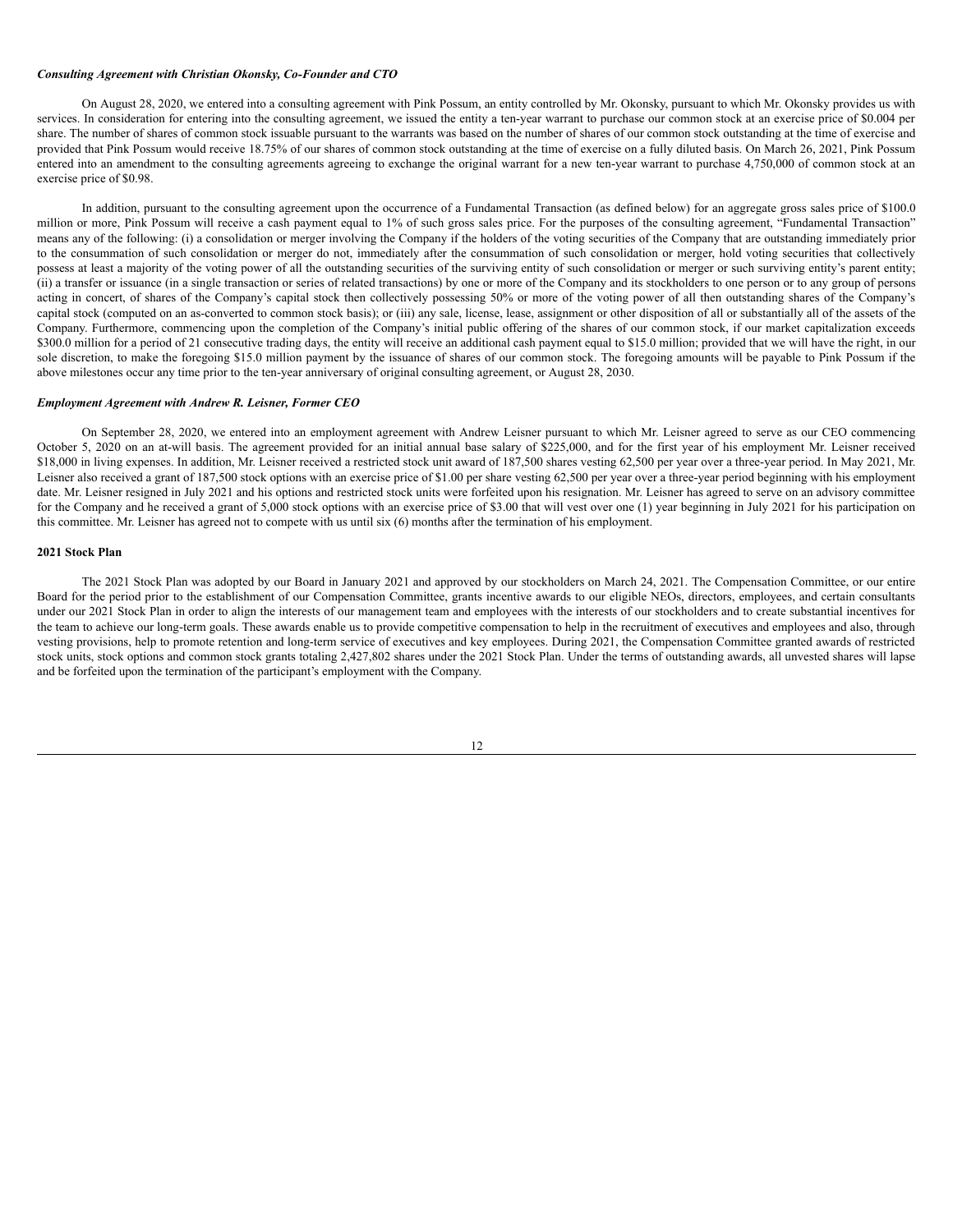## **Outstanding Equity Awards**

The following table sets forth certain information concerning our outstanding options for our NEOs on December 31, 2021:

|                                         | <b>Number of Securities</b>                                          | <b>Number of Securities</b> |                           |                        |
|-----------------------------------------|----------------------------------------------------------------------|-----------------------------|---------------------------|------------------------|
|                                         | <b>Underlying Unexercised Options Underlying Unexercised Options</b> |                             | Option                    | Option                 |
| Name                                    | (#) Exercisable                                                      | (#) Unexercisable           | <b>Exercise Price (S)</b> | <b>Expiration Date</b> |
| <b>Jordan Davis</b>                     | $\overbrace{\hspace{25mm}}^{}$                                       | 450,000                     | \$3.00                    | 8/23/2031              |
| Greg Endo                               |                                                                      | 312,500                     | \$1.00                    | 6/7/2031               |
| Andrew Leisner <sup>(1)</sup>           | --                                                                   | 5,000                       | \$3.00                    | 8/3/2031               |
| <b>Christian Okonsky</b> <sup>(2)</sup> | --                                                                   |                             |                           |                        |

(1) Mr. Leisner resigned in July 2021. He currently serves on an advisory committee.

(2) Does not include a warrant issuable pursuant to a consulting agreement with an entity controlled by Mr. Okonsky. See "*—Narrative Disclosure to Summary Compensation Table—Consulting Agreement with Christian Okonsky, Co-Founder and CTO*" for additional information.

## **Compensation Committee Interlocks and Insider Participation**

None of the members of our Compensation Committee are or have been one of our officers or employees. In addition, none of our executive officers serves or has served as a member of the compensation committee or other board committee performing equivalent functions of any entity that has one or more executive officers serving as one of our directors or on our Compensation Committee.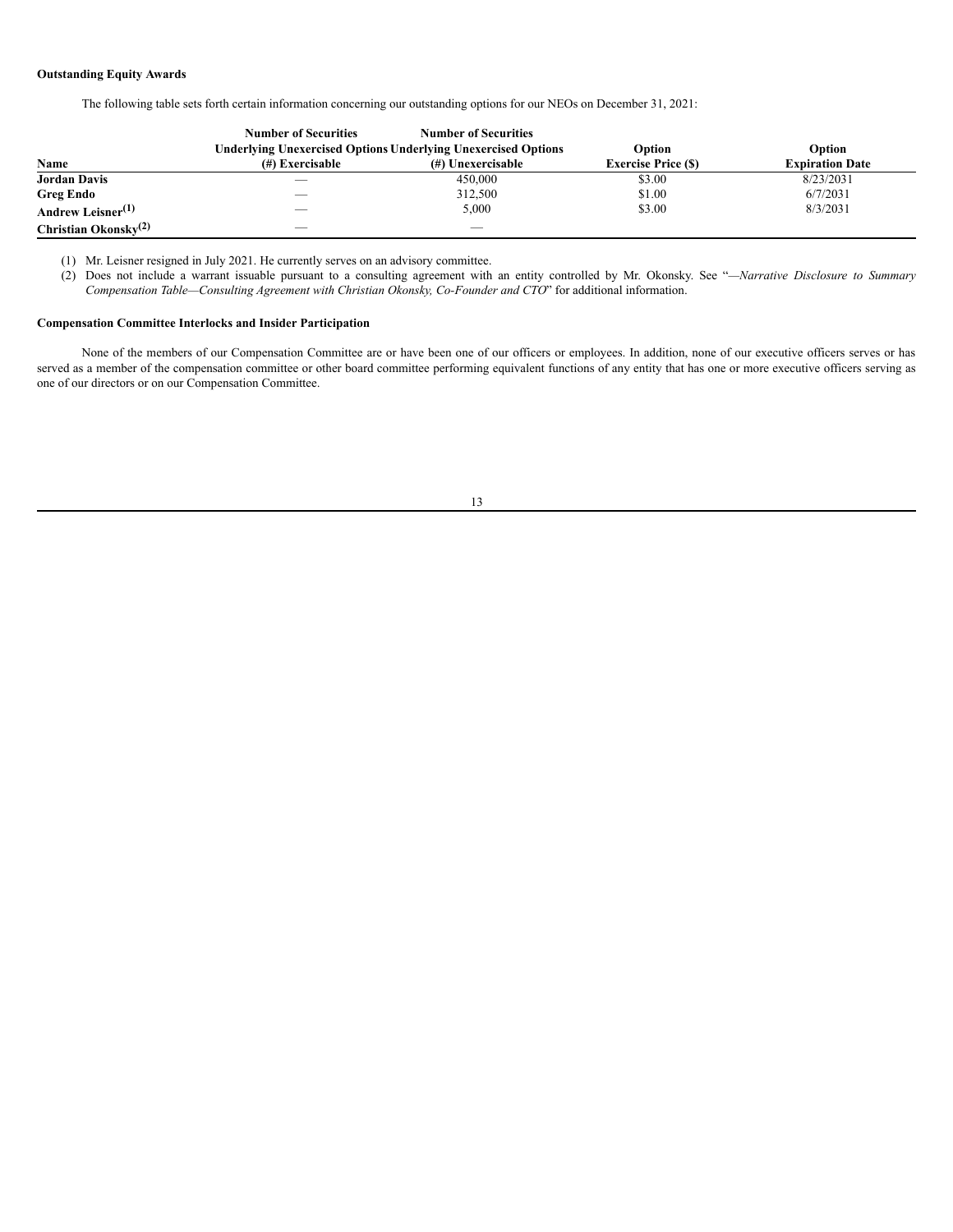#### <span id="page-16-0"></span>**ITEM 12. SECURITY OWNERSHIP OF CERTAIN BENEFICIAL OWNERS AND MANAGEMENT AND RELATED STOCKHOLDER MATTERS**

#### **Beneficial Ownership of Common Stock**

The following table sets forth information regarding the beneficial ownership of our common stock as of April 25, 2022:

- each person or group known by us to own beneficially more than five percent (5%) of the outstanding shares of common stock;
- each of our directors;
- each of our NEOs; and
- · all of our directors and executive officers as a group.

We have determined beneficial ownership in accordance with the rules of the SEC. These rules generally provide that a person is the beneficial owner of securities if such person has or shares the power to vote or direct the voting of securities, or to dispose or direct the disposition of securities, or has the right to acquire such powers within 60 days through (i) the exercise of any option or warrant, (ii) the conversion of a security, (iii) the power to revoke a trust, discretionary account or similar arrangement or (iv) the automatic termination of a trust, discretionary account or similar arrangement. Except as otherwise indicated, we believe that the beneficial owners of common stock listed below, based on the information each of them has given to us, have sole investment and voting power with respect to their shares, except where community property laws may apply. Except as otherwise noted below, the address for each person or entity listed in the table is c/o Volcon, Inc., 2590 Oakmont Drive, Suite 520, Round Rock, Texas 78665.

|                                                                                 | <b>Number of Shares Beneficially</b> | <b>Percent of Class Beneficially</b> |
|---------------------------------------------------------------------------------|--------------------------------------|--------------------------------------|
| Name                                                                            | Owned                                | Owned                                |
| <b>Directors, Director Nominees and NEOs</b>                                    |                                      |                                      |
| Christian Okonsky $(1)$                                                         | 5,048,750                            | 17.48%                               |
| Jordan Davis                                                                    | 1,494                                | *                                    |
| Greg $\text{Endo}^{(2)}$                                                        | 106,268                              | $\ast$                               |
| Adrian James <sup>(3)</sup>                                                     | 6,694,575                            | 27.74%                               |
| Jonathan P. Foster $(4)$                                                        | 75,000                               | *                                    |
| John Kim                                                                        |                                      | $\ast$                               |
| Karin-Joyce Tjon                                                                |                                      | $\ast$                               |
| Andrew R. Leisner $(5)$                                                         | 15,975                               | $\ast$                               |
| All Directors, Director Nominees and NEOs as a Group (8 Persons) <sup>(6)</sup> | 11,942,062                           | 41.10%                               |

Denotes less than 1%.

(1) Consists of (i) a warrant to purchase 4,750,000 shares of common stock at an exercise price of \$0.98 per share held by Pink Possum, LLC, for which Mr. Okonsky is the sole member and sole manager; and (ii) 330,031 shares of common stock held by Mr. Okonsky. Mr. Okonsky, directly and/or indirectly, possess the sole power to vote and the sole power to direct the disposition of all securities of Volcon held by Pink Possum, LLC.

(2) Consists of (i) 2,101 shares of common stock granted on March 1, 2022 and (ii) 104,167 stock options with an exercise price of \$1.00 per share that will vest on June 7, 2022.

(3) Consists of (i) 5,457,575 shares of common stock held by Highbridge, for which Mr. James is the sole member and sole manager; (ii) 430,000 shares of common stock held by ALS Investments, LLC ("ALS"), for which Mr. James is the sole member and sole manager; (iii) 375,000 shares of common stock held by Svenska Investments LLC ("Svenska"), for which Mr. James is the sole manager and his Individual Retirement Account is the sole member; (iv) 244,400 shares of common stock held by Vanguard Financial Trust ("Vanguard"), for which Mr. James is the sole trustee and beneficiary; (v) 187,500 shares of common stock held by Park 10 Investments LLC ("Park"), for which Mr. James is the sole member and sole manager, and (vi) 100 shares of common stock held by ASJ Living Trust ("ASJ") for which Mr. James is the sole trustee. Mr. James, directly and/or indirectly, possesses the sole power to vote and the sole power to direct the disposition of all securities of Volcon held by Highbridge, ALS, Svenska, Vanguard, Park and ASJ.

(4) Consists of 75,000 stock options with an exercise price of \$1.00 per share that will vest on May 19, 2022.

(5) Mr. Leisner resigned as the Company's CEO in July 2021.

(6) Includes warrants for Mr. Okonsky as noted in (1) above.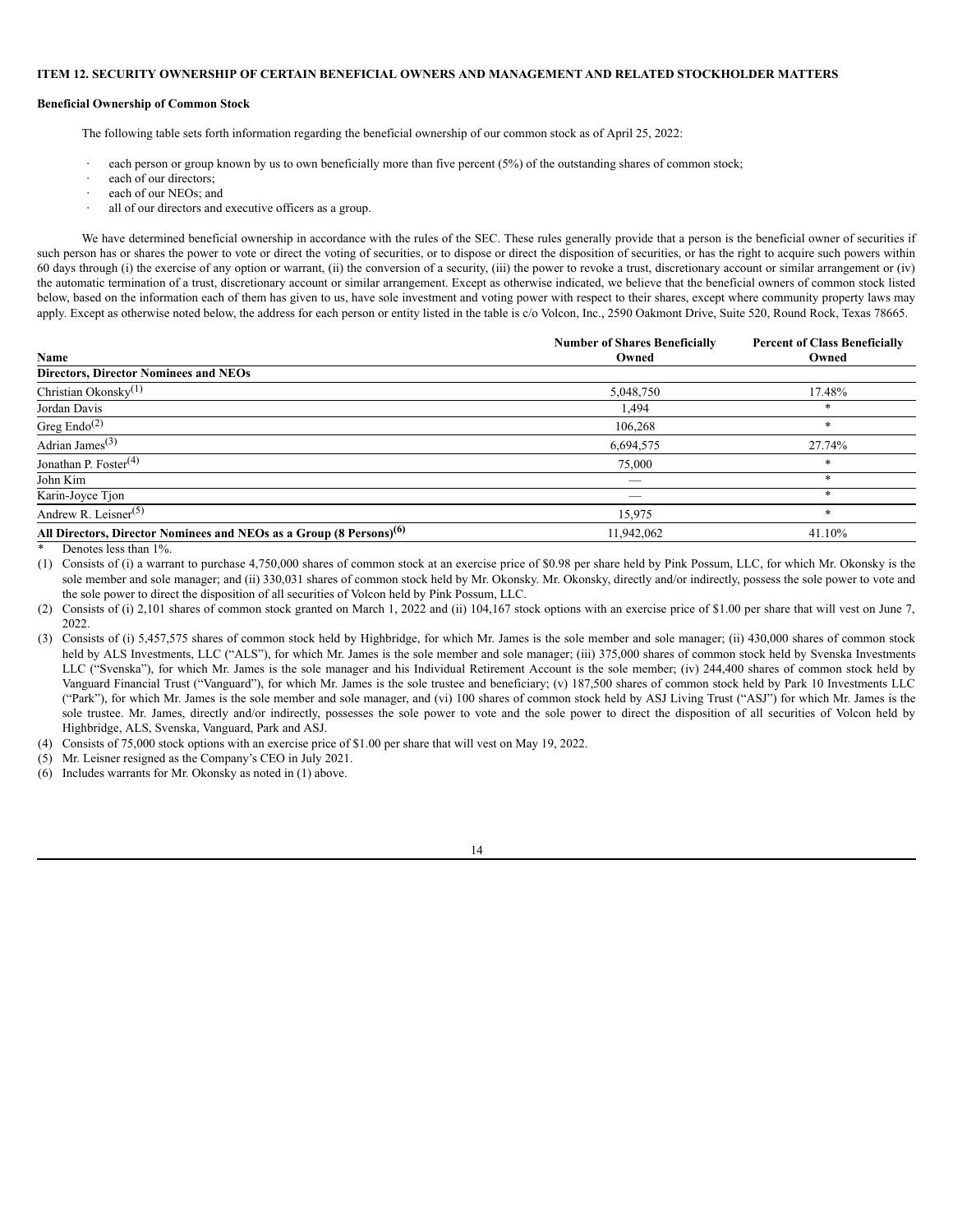### **Securities Authorized for Issuance Under Equity Compensation Plans**

The following table summarizes information about the Company's equity compensation plans as of December 31, 2021.

|                                                            | Number of Securities to be<br><b>Issued Upon Exercise of</b><br><b>Outstanding Options,</b> | <b>Weighted Average Exercise</b><br><b>Price of Outstanding</b><br><b>Options, Warrants and</b> | <b>Number of Securities</b><br><b>Remaining Available for</b><br><b>Future Issuance Under</b><br><b>Equity Compensation Plans</b><br>(excluding securities in |
|------------------------------------------------------------|---------------------------------------------------------------------------------------------|-------------------------------------------------------------------------------------------------|---------------------------------------------------------------------------------------------------------------------------------------------------------------|
| <b>Plan Category</b>                                       | <b>Warrants and Rights</b>                                                                  | <b>Rights</b>                                                                                   | Column (a))                                                                                                                                                   |
|                                                            | (a)                                                                                         | (b)                                                                                             | (c)                                                                                                                                                           |
| Equity Compensation Plans Approved by Security Holders     | $2,358,668^{(1)}$                                                                           | \$2.77                                                                                          | $479.953^{(2)}$                                                                                                                                               |
| Equity Compensation Plans Not Approved by Security Holders | $5,174,209^{(3)(4)(5)}$                                                                     | \$1.16                                                                                          |                                                                                                                                                               |
| Total                                                      | 7,532,877                                                                                   | \$1.67                                                                                          | 479.953                                                                                                                                                       |

(1) Includes 44,623 shares (of a possible total of 87,493 reserved as of December 31, 2021) approved for issuance by the Compensation Committee of the Board on February 28, 2022 for achievement of the Company's second half 2021 goals.

(2) Includes 42,870 shares reserved for issuance as of December 31, 2021 but not issued for second half 2021 goals.

- (3) On August 28, 2020, we entered into consulting agreements with Pink Possum, an entity controlled by Mr. Okonsky, and Highbridge, an entity controlled by Mr. James, pursuant to which Messrs. Okonsky and James provide us with services. In consideration for entering into the consulting agreements, we issued the two entities ten-year warrants to purchase our common stock at an exercise price of \$0.004 per share. The number of shares of common stock issuable pursuant to the warrants was based on the number of shares of our common stock outstanding at the time of exercise and provided that Pink Possum and Highbridge would receive 18.75% and 25%, respectively, of our shares of common stock outstanding at the time of exercise on a fully diluted basis. On March 26, 2021, Pink Possum and Highbridge entered into amendments to the consulting agreements agreeing to exchange the original warrants for new ten-year warrants to purchase 4,750,000 and 6,250,000 shares, respectively, of common stock at an exercise price of \$0.98. The warrants for Highbridge were exercised in December 2021 on a cashless basis for 5,507,575 shares of common stock.
- (4) As additional compensation to Aegis, upon consummation of our initial public offering, we issued to Aegis warrants to purchase 151,250 shares of common stock, at an exercise price of \$6.88 per share (the "Underwriter Warrants"). The Underwriter Warrants and the underlying shares of common stock will not be sold, transferred, assigned, pledged, or hypothecated, or be the subject of any hedging, short sale, derivative, put, or call transaction that would result in the effective economic disposition of the Underwriter Warrants by any person for a period of 180 days beginning on the date of commencement of sales of the initial public offering in compliance with FINRA Rule 5110. The Underwriter Warrants will be exercisable from the date that is six months from the commencement of the sales of our initial public offering and will expire four years and six months after such date in compliance with FINRA Rule 5110(g)(8)(A). Furthermore, (i) the Underwriter Warrants do not have more than one demand registration right at our Company's expense in compliance with FINRA Rule 5110(g)(8)(B); (ii) the Underwriter Warrants do not have a demand registration right with a duration of more than five years from the commencement of sales of the public offering in compliance with FINRA Rule  $5110(g)(8)(C)$ ; (iii) the Underwriter Warrants do not have piggyback registration rights with a duration of more than seven years from the commencement of sales of the public offering in compliance with FINRA Rule 5110(g)(8)(D); and (iv) the Underwriter Warrants have anti-dilution terms that are consistent with FINRA Rule 5110(g)(8)(E) and (F).
- (5) As compensation to certain investors, upon consummation of our Series A and Series B preferred stock issuances, certain investors were issued fully vested warrants with five year terms to purchase 79,775 shares of Series A preferred stock at \$2.57 per share and 197,277 shares of Series B preferred stock at \$3.80 per share. Upon completion of an initial public offering of the Company's common stock, such warrants converted to shares of the Company's common stock. In October 2021, upon completion of the Company's initial public offering, warrants totaling 248,268 shares of common stock were exercised on a cashless basis, and the Company issued 170,257 shares of common stock for the exercise of these warrants.

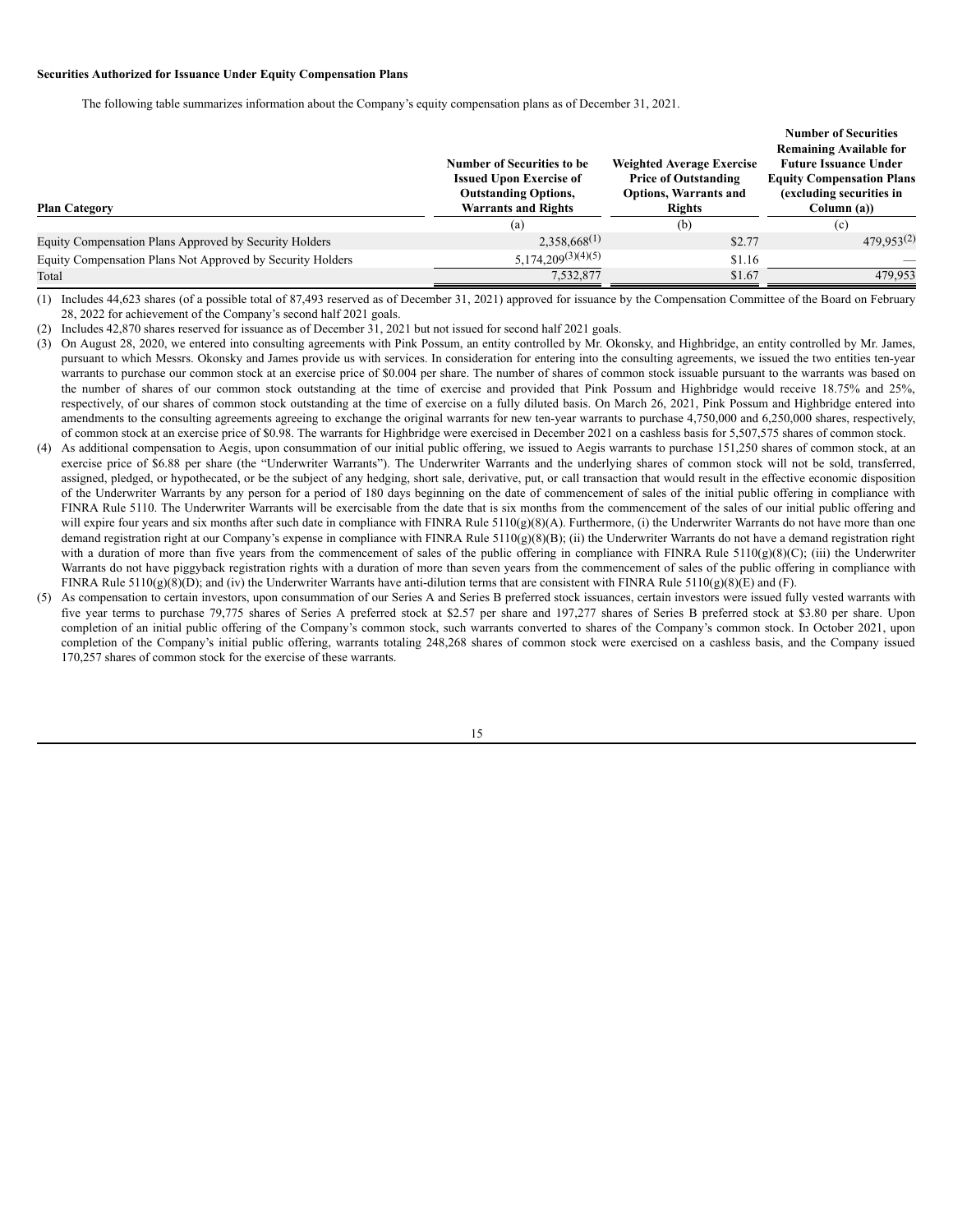#### **ITEM 13. CERTAIN RELATIONSHIPS AND RELATED TRANSACTIONS, AND DIRECTOR INDEPENDENCE**

In addition to the compensation arrangements with directors and executive officers described in the section titled "*Executive Compensation*" above, the following is a description of transactions since January 1, 2021 to which we have been a party in which the amount involved exceeded or will exceed \$120,000, and in which any of our directors (including nominees for election as directors), executive officers or beneficial holders of five percent (5%) or more of our capital stock, or their respective immediate family members or entities affiliated with them, had or will have a direct or indirect material interest.

#### **Policies and Procedures Regarding Related Party Transactions**

Our Audit Committee charter requires that our Audit Committee review and approve in advance any related party transaction. This covers, with certain exceptions set forth in Item 404 of Regulation S-K under the Securities Act, any transaction, arrangement or relationship, or any series of similar transactions, arrangements or relationships in which we were or are to be a participant (whether or not we are a direct party to the transaction), where the amount involved exceeds \$120,000 and a related person had or will have a direct or indirect material interest, including, without limitation, purchases of goods or services by or from the related person or entities in which the related person has a material interest, indebtedness, guarantees of indebtedness and employment by us of a related person. All of the transactions described in this section occurred prior to the creation of our audit committee and the adoption of this policy, and, as such, they were not conducted on an arms' length basis. Our related parties include our directors (including nominees for election as directors), executive officers, beneficial owners of five percent (5%) or more of our voting securities and immediate family members of any of the foregoing or any entity that any of them controls or in which any of them has a substantial beneficial ownership interest.

## *Liberty Hill Lease*

In November 2020, we entered into an operating lease with an entity controlled by our founders, Messrs. Okonsky and James, for our future production facility in Liberty Hill, Texas. The lease has a lease term of five (5) years, and monthly payments ranging from approximately \$15,000 per month to \$17,000 per month over the lease term beginning when a certificate of occupancy is received. In February 2021, we entered into an amendment of the above lease to expand the leased premises. We paid an additional security deposit of \$139,230 and additional prepaid rent of \$315,588. The total minimum lease payments under the amended lease total approximately \$3,930,170.

In October 2021, the Company began discussions for an additional amendment to the lease, which would result in the monthly payment increasing to \$100,000 for the first year of the lease and increasing annually throughout the term of the lease to \$107,000 in the final year. Monthly payments for the initial lease and the amended agreement begin at the time a certificate of occupancy is received by the landlord.

The Company evaluated the cost of this facility in relation to other lower cost options and determined that it would be in the best interest of the Company to terminate this agreement. The Company presented this conclusion to the board of directors on April 5, 2022. The Company is currently in negotiations to determine the amount of the security deposit and prepaid rent that will be returned to the Company as certain survey, architecture and construction design costs were incurred that will be paid by the Company.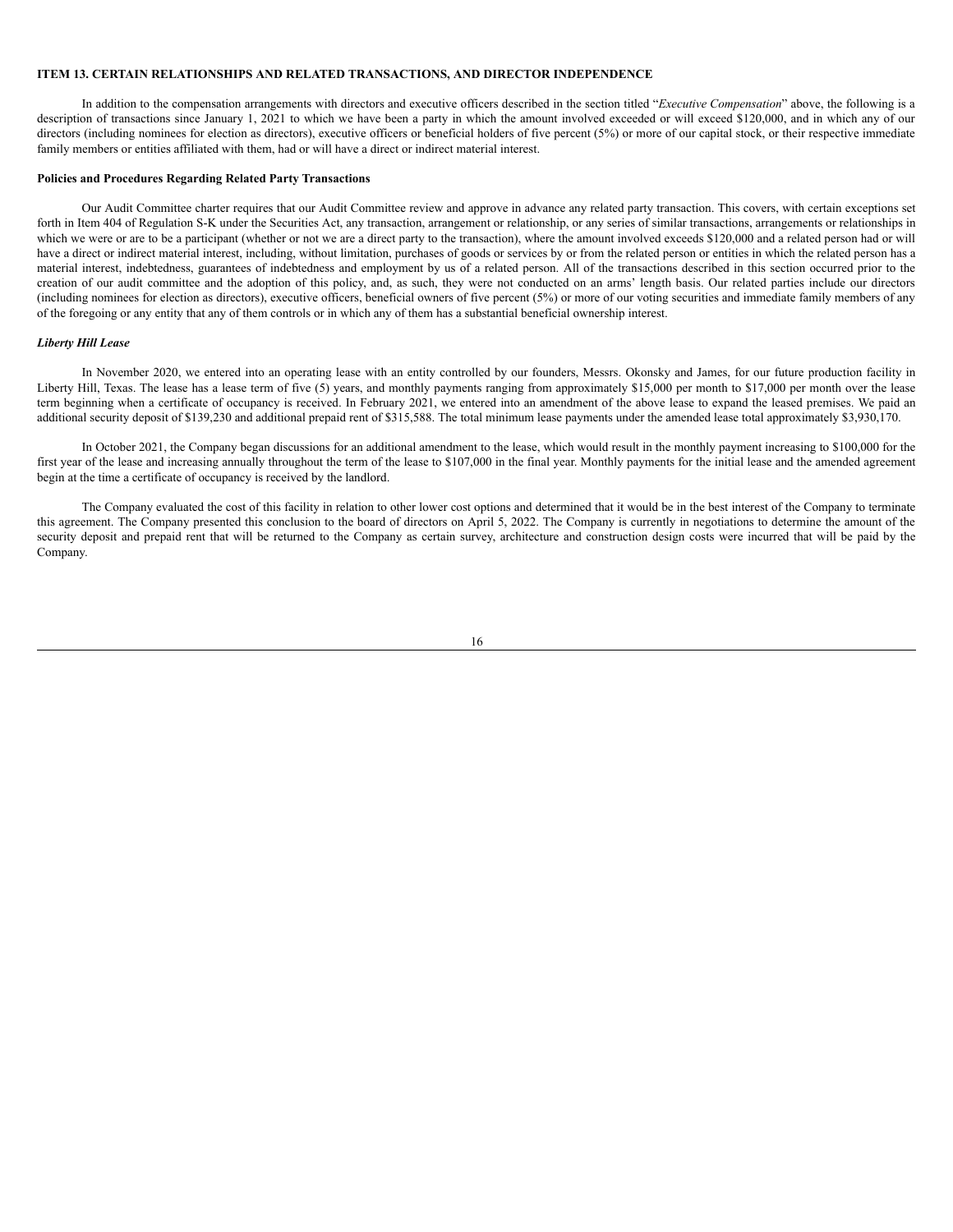#### *Sustainability Initiatives, LLC*

In June 2020, we entered into a services agreement with Sustainability Initiatives, LLC ("SI"), an entity controlled by Mr. Okonsky, for accounting, graphics, marketing services and other services. This agreement, which had a term of one (1) year and was not renewed, required us to pay SI a service fee based on hours worked with a minimum monthly fee of \$5,000. During the term of the agreement, we paid SI a total of \$60,000.

In June 2021, we entered into a sublease agreement with SI for office space. The sublease term is for one (1) year and requires us to make monthly payments of \$2,000. The sublease automatically renews annually unless either party provides 90 days' written notice to terminate the agreement.

#### *Pink Possum, LLC and Highbridge Consultants, LLC*

On August 28, 2020, we entered into consulting agreements with Pink Possum, an entity controlled by Mr. Okonsky, and Highbridge, an entity controlled by Mr. James, pursuant to which Messrs. Okonsky and James provide us with services. In consideration for entering into the consulting agreements, we issued the two entities ten-year warrants to purchase our common stock at an exercise price of \$0.004 per share. The number of shares of common stock issuable pursuant to the warrants was based on the number of shares of our common stock outstanding at the time of exercise and provided that Pink Possum and Highbridge would receive 18.75% and 25%, respectively, of our shares of common stock outstanding at the time of exercise on a fully diluted basis. On March 26, 2021 and March 25, 2021, respectively, Pink Possum and Highbridge entered into amendments to the consulting agreements agreeing to exchange the original warrants for new ten-year warrants to purchase 4,750,000 and 6,250,000 shares, respectively, of common stock at an exercise price of \$0.98. During the quarter ended March 31, 2021, we recognized compensation expenses of \$5.6 million and \$7.4 million for the warrants issued to Pink Possum and Highbridge, respectively. On December 20, 2021, Highbridge exercised all of its warrants on a cashless basis and the Company issued 5,507,575 shares of common stock to Highbridge.

In addition, pursuant to the consulting agreements, upon the occurrence of a Fundamental Transaction (as defined below) for an aggregate gross sales price of \$100.0 million or more, each entity will receive a cash payment equal to 1% of such gross sales price. For the purposes of the consulting agreements, "Fundamental Transaction" means any of the following: (i) a consolidation or merger involving the Company if the holders of the voting securities of the Company that are outstanding immediately prior to the consummation of such consolidation or merger do not, immediately after the consummation of such consolidation or merger, hold voting securities that collectively possess at least a majority of the voting power of all the outstanding securities of the surviving entity of such consolidation or merger or such surviving entity's parent entity; (ii) a transfer or issuance (in a single transaction or series of related transactions) by one or more of the Company and its stockholders to one person or to any group of persons acting in concert, of shares of the Company's capital stock then collectively possessing 50% or more of the voting power of all then outstanding shares of the Company's capital stock (computed on an as-converted to common stock basis); or (iii) any sale, license, lease, assignment or other disposition of all or substantially all of the assets of the Company. Furthermore, commencing upon the completion of our initial public offering of the shares of our common stock, if our market capitalization exceeds \$300.0 million for a period of 21 consecutive trading days, each of the entities will receive an additional cash payment equal to \$15.0 million; provided that we will have the right, in our sole discretion, to make the foregoing \$15.0 million payment by the issuance of shares of our common stock. The foregoing amounts will be payable to the entities if the above milestones occur any time prior to the ten-year anniversary of original consulting agreements, or August 28, 2030.

#### *Round Rock Sublease*

We subleased one of our Round Rock, Texas, facilities from a company owned by our former Chief Operating Officer, Bruce Riggs, and his spouse. The lease was on a month-to-month basis and required us to make a monthly payment of \$11,500, which includes trash service. The lease was cancelable with 90-days' notice. In January 2022, the Company entered into a lease assignment with the ultimate landlord of the facility and beginning February 2022, the sublease is no longer effective as the Company is now leasing the facility directly from the ultimate landlord through December 31, 2023.

#### **Director Independence**

Pursuant to Rule 5605(b)(1) of the NASDAQ listing standards, a majority of the members of the Board must be "independent directors" as that term is defined by Nasdaq Rule 5605(a)(2). Our Board has evaluated the independence of its members based upon the applicable SEC rules and NASDAQ director independence standards. Applying these standards, our Board has affirmatively determined that Messrs. Foster and Kim and Ms. Tjon are "independent directors" under the applicable rules. We have determined that Mr. Okonsky is not an "independent director" under the applicable rules.

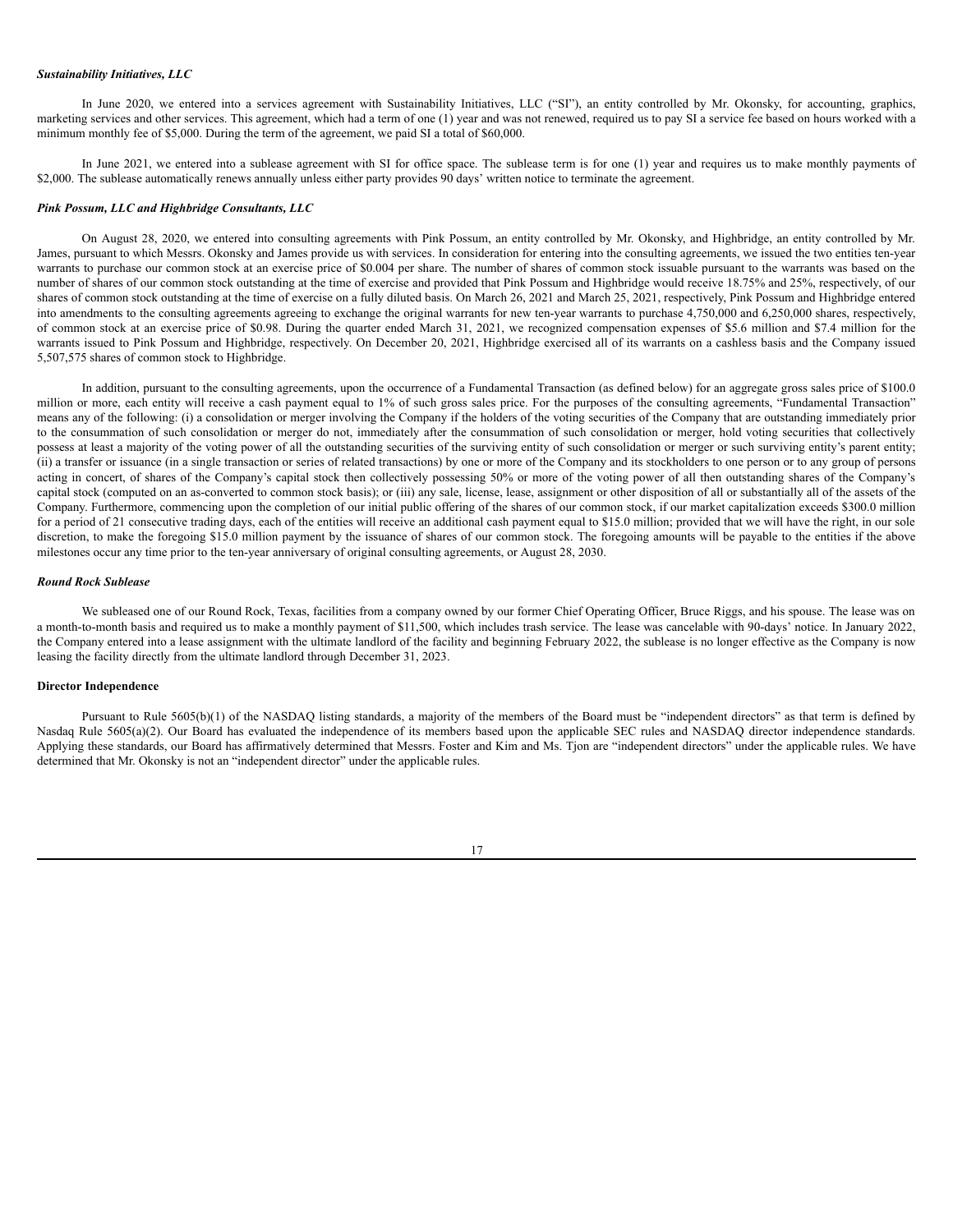#### <span id="page-20-0"></span>**ITEM 14. PRINCIPAL ACCOUNTING FEES AND SERVICES**

The following table shows the fees paid or accrued by the Company for the audit and other services provided by MaloneBailey, LLP during fiscal years 2021 and 2020:

| <b>MaloneBailey, LLP</b>  | 2021    | 2020   |
|---------------------------|---------|--------|
| <b>Audit Fees</b>         | 145,000 | 20,000 |
| <b>Audit-Related Fees</b> |         |        |
| Tax Fees                  |         |        |
| All Other Fees            | 26.500  | 5,000  |
| Total                     | 171,500 | 25,000 |

Audit Fees incurred in fiscal years 2021 and 2020 include fees related to professional services for the audit of the Company's annual consolidated financial statements, quarterly review of financial statements, and audit services provided in connection with other statutory and regulatory filings. Audit-Related Fees incurred in fiscal year 2021 and 2020 include agreed upon procedures for attestation services. All Other Fees are fees billed in conjunction with our initial public offering. The Audit Committee has reviewed summaries of the services provided and the related fees and has determined that the provision of non-audit services is compatible with maintaining the independence of MaloneBailey, LLP.

## **Audit Committee Pre-Approval Policies and Procedures**

The Audit Committee's policy is to pre-approve all audit and permitted non-audit services, except that *de minimis* non-audit services, as defined in Section 10A(i)(1) of the Exchange Act, may be approved prior to the completion of the independent auditor's audit. All of the 2021 services described above since our initial public offering were pre-approved by the Audit Committee.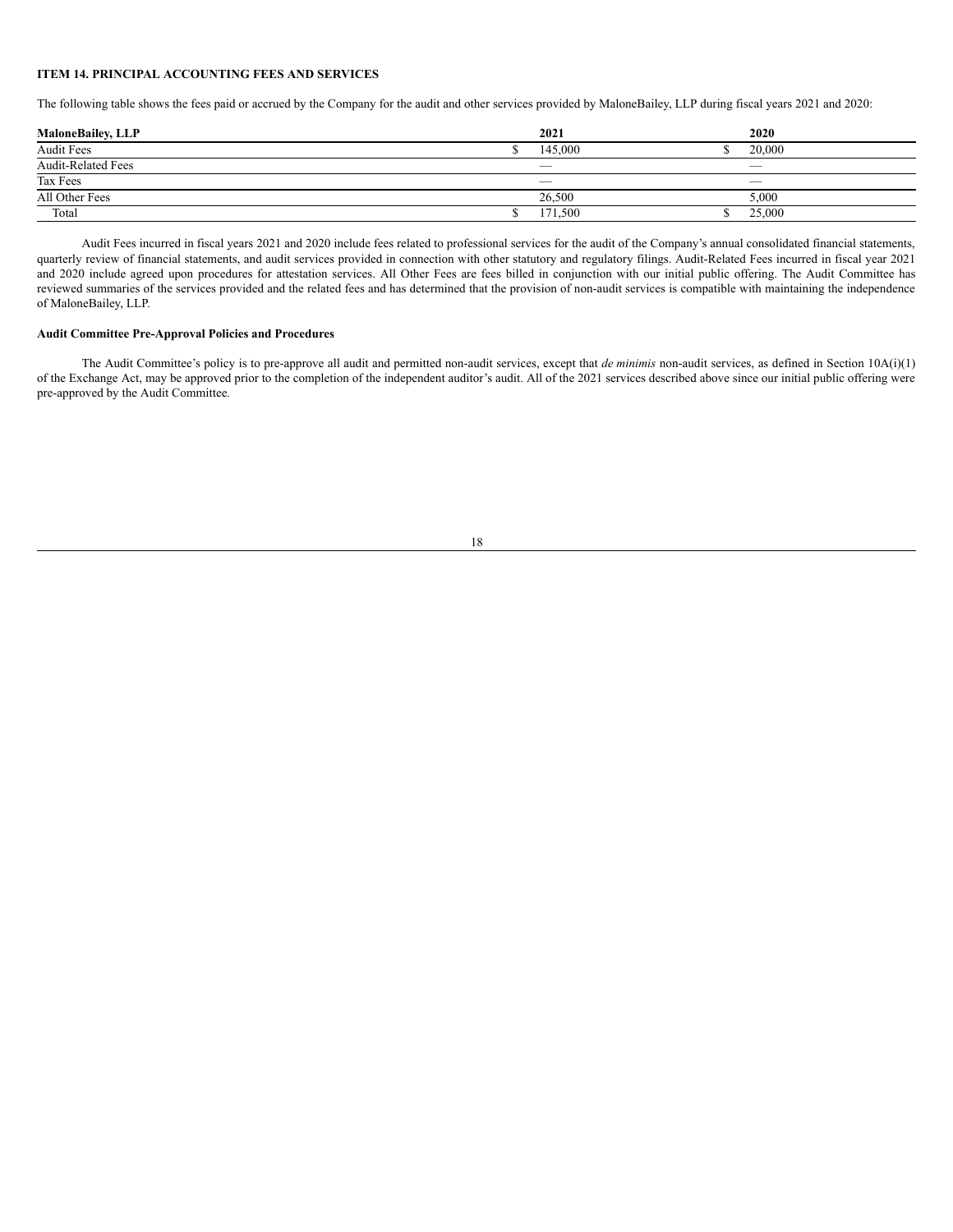## **PART IV**

## <span id="page-21-0"></span>**ITEM 15. EXHIBIT AND FINANCIAL STATEMENT SCHEDULES**

**(d)**

| <b>Exhibit</b> |                                                                                                                                                                                           |
|----------------|-------------------------------------------------------------------------------------------------------------------------------------------------------------------------------------------|
| <b>Number</b>  | <b>Description</b>                                                                                                                                                                        |
| $3.1***$       | Amended and Restated Certificate of Incorporation of Volcon, Inc. (incorporated by reference to exhibit 3.1 of the Form 8-K filed October 8, 2021)                                        |
| $3.2**$        | Amended and Restated Bylaws of Volcon, Inc. (incorporated by reference to exhibit 3.2 of the Form S-1 file number 333-259468)                                                             |
| $4.1**$        | Form of common stock (incorporated by reference to exhibit 4.1 of the Form S-1 file number 333-259468)                                                                                    |
| $4.2**$        | Form of Warrant issued to Pink Possum, LLC and Highbridge Consulting, LLC (incorporated by reference to exhibit 4.2 of the Form S-1 file number 333-<br>259468)                           |
| $4.3**$        | Form of Underwriter Warrant (incorporated by reference to exhibit 4.3 of the Form S-1 file number 333-262343)                                                                             |
| $10.1**$       | 2021 Stock Plan of Volcon, Inc., as amended (incorporated by reference to exhibit 10.1 of the Form S-1 file number 333-259468)                                                            |
| $10.2**$       | Consulting Agreement, as amended, between Volcon, Inc. and Pink Possum, LLC (incorporated by reference to exhibit 10.2 of the Form S-1 file number 333-<br>259468)                        |
| $10.3**$       | Consulting Agreement, as amended, between Volcon, Inc. and Highbridge Consulting, LLC (incorporated by reference to exhibit 10.3 of the Form S-1 file<br>number 333-259468)               |
| $10.4**$       | Lease Agreement dated November 20, 2020, as amended between Volcon, Inc. and Alexander EV Park, LLC (incorporated by reference to exhibit 10.4 of the<br>Form S-1 file number 333-259468) |
| $10.5$ †**     | Employment Agreement between Volcon, Inc. and Greg Endo dated June 7, 2021 (incorporated by reference to exhibit 10.5 of the Form S-1 file number 333-<br>259468)                         |
| $10.6***$      | Sublease Agreement dated June 1, 2021 between Volcon, Inc. and Sustainability Initiatives, LLC (incorporated by reference to exhibit 10.6 of the Form S-1 file<br>number 333-259468)      |
| $10.7$ ***     | Employment Agreement between Volcon, Inc. and Jordan Davis dated August 5, 2021 (incorporated by reference to exhibit 10.8 of the Form S-1 file number<br>333-259468)                     |
| $14.1**$       | Business Ethics and Conduct Policy dated October 1, 2021 (incorporated by reference to exhibit 14.1 of the Form 10-K filed March 23, 2022)                                                |
| $21.1**$       | List of subsidiaries (incorporated by reference to exhibit 21.1 of the Form S-1 file number 333-259468)                                                                                   |
| $23.1**$       | <b>Consent of MaloneBailey LLP</b>                                                                                                                                                        |
| $31.1*$        | Certification of the Principal Executive Officer pursuant to Rule 13a-14(a) or 15d-14(a) of the Securities Exchange Act of 1934.                                                          |
| $31.2*$        | Certification of the Principal Financial Officer pursuant to Rule 13a-14(a) or 15d-14(a) of the Securities Exchange Act of 1934.                                                          |
| $32.1**$       | Certification of the Principal Executive Officer pursuant to 18 U.S.C. Section 1350, as adopted pursuant to Section 906 of the Sarbanes-Oxley Act of 2002.                                |
| $32.2**$       | Certification of the Principal Financial Officer pursuant to 18 U.S.C. Section 1350, as adopted pursuant to Section 906 of the Sarbanes-Oxley Act of 2002.                                |
| $101.$ INS**   | Inline XBRL Instance Document (the instance document does not appear in the Interactive Data File because its XBRL tags are embedded within the Inline                                    |
|                | XBRL document)                                                                                                                                                                            |
| 101.SCH**      | Inline XBRL Taxonomy Extension Schema Document                                                                                                                                            |
| 101.CAL**      | Inline XBRL Taxonomy Extension Calculation Linkbase Document                                                                                                                              |
| 101.DEF**      | Inline XBRL Taxonomy Extension Definition Linkbase Document                                                                                                                               |
| 101.LAB**      | Inline XBRL Taxonomy Extension Label Linkbase Document                                                                                                                                    |
| 101.PRE**      | Inline XBRL Taxonomy Extension Presentation Linkbase Document                                                                                                                             |
| 1044           | <b>DECATE CONTRACTS OF A STRANDENT CONTRACTS AND A STRANDENT CONTRACTS</b>                                                                                                                |

104\* Cover Page Interactive Data File (formatted in IXBRL, and included in exhibit 101).

\* Filed herewith.

\_\_\_\_\_\_\_\_\_\_\_\_\_\_\_\_\_\_\_\_\_\_

\*\* Previously filed with Original Filing.

<sup>†</sup> Indicates management contract or compensatory plan, contract or arrangement.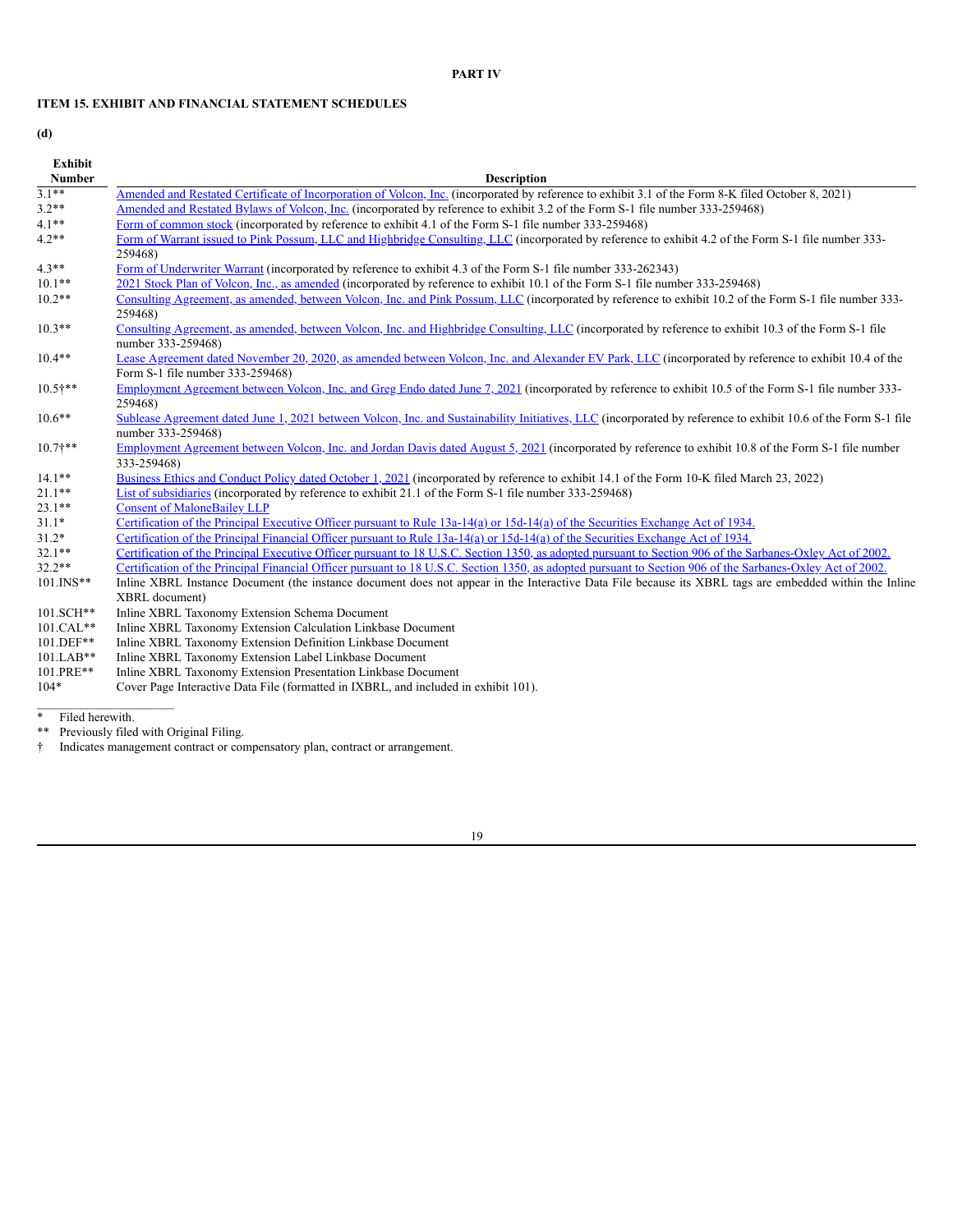## **SIGNATURES**

<span id="page-22-0"></span>Pursuant to the requirements of the Securities Exchange Act of 1934, the registrant has duly caused this report to be signed on its behalf by the undersigned thereunto duly authorized.

## **VOLCON, INC.**

| <b>SIGNATURE</b>                 | <b>TITLE</b>                                                          | <b>DATE</b>    |
|----------------------------------|-----------------------------------------------------------------------|----------------|
| /s/ Jordan Davis<br>Jordan Davis | Chief Executive Officer and Director<br>(principal executive officer) | April 29, 2022 |
| $/s$ Greg Endo                   | Chief Financial Officer                                               | April 29, 2022 |
| Greg Endo                        | (principal financial and accounting officer)                          |                |

Pursuant to the requirements of the Securities Exchange Act of 1934, this report has been signed below by the following persons on behalf of the registrant and in the capacities and on April 29, 2022.

| <b>Title</b>                                                 |  |
|--------------------------------------------------------------|--|
| Chief Executive Officer                                      |  |
| (Principal Executive Officer)                                |  |
|                                                              |  |
| Chief Financial Officer                                      |  |
| (Principal Financial Officer and                             |  |
| Principal Accounting Officer)                                |  |
| Chairman of the Board, Director and Chief Technology Officer |  |
|                                                              |  |
| Director                                                     |  |
|                                                              |  |
| Director                                                     |  |
|                                                              |  |
| Director                                                     |  |
|                                                              |  |
|                                                              |  |
| Director                                                     |  |
|                                                              |  |
|                                                              |  |
|                                                              |  |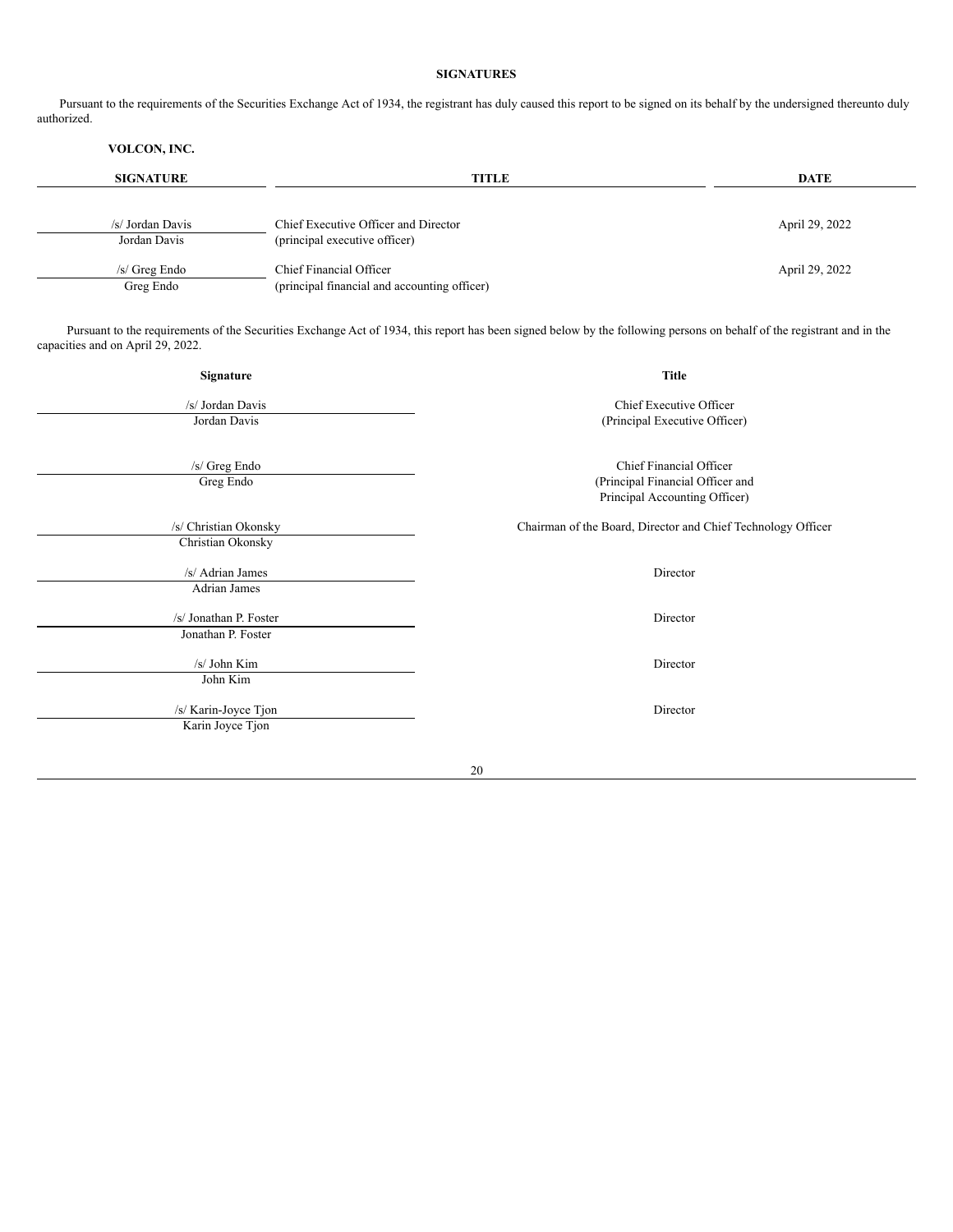## **CERTIFICATION BY CHIEF EXECUTIVE OFFICER**

I, Jordan Davis, certify that:

1. I have reviewed this Amendment No. 1 to the annual report on Form 10-K of Volcon, Inc.; and

2. Based on my knowledge, this report does not contain any untrue statement of a material fact or omit to state a material fact necessary to make the statements made, in light of the circumstances under which such statements were made, not misleading with respect to the period covered by this report.

April 29, 2022

By: /s/ Jordan Davis Jordan Davis Chief Executive Officer (Principal executive officer)